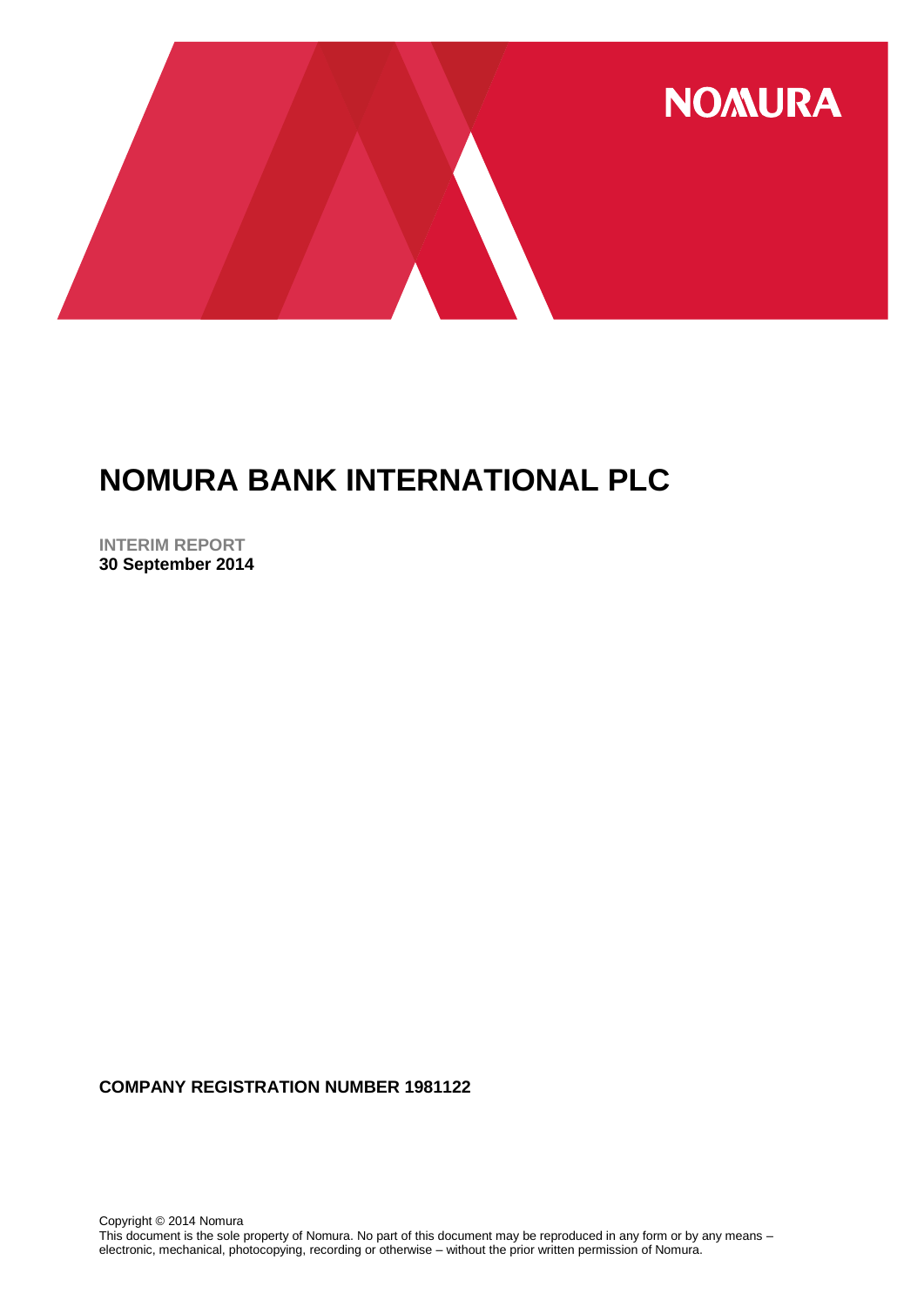

#### **PERIOD ENDING 30 SEPTEMBER 2014 (UNAUDITED)**

The Interim Report is comprised of a Management Report and the condensed consolidated financial statements of Nomura Bank International plc (the "Bank") for the period from 1 April 2014 to 30 September 2014. The Bank is incorporated in England and Wales and its registered office is 1 Angel Lane, London, EC4R 3AB.

#### **MANAGEMENT REPORT**

#### **PRINCIPAL ACTIVITIES**

The Bank's primary role is to support the Global Wholesale Business, predominantly the Global Markets Division, of the Nomura Group (Nomura Holdings, Inc. ("NHI") and its consolidated subsidiaries). Its principal activities include:

- Issuance of guaranteed credit and equity-linked notes and certificates;
- Provision of sub-participations and structured loans (including bridge and warehouse financing);
- Purchase of structured credit assets and structured loans;
- Traditional banking products such as loans and credit facilities in major currencies, repurchase and reverse repurchase transactions, letters of credit and guarantees; and
- Taking deposits (including foreign exchange and other reference-linked deposits).

During the period the Bank continued its note issuance business. The Bank has a number of platforms for the issuance of debt which allows it to issue equity-linked notes and certificates and credit-linked notes and warrants to investors, which includes notes that are traded on exchanges. In addition to the above, the Bank continues to provide loan facilities to clients across a wide variety of industries, including power and gas, telecommunications and fast moving consumer goods.

The Bank has branches in Milan, Italy and Labuan, Malaysia, as well as representative offices in China and Turkey and a subsidiary in China.

#### **DIRECTORS**

The current Directors and those who served during the period are as shown below:

| Kieran Poynter* | Non Executive Director and Chairman       |
|-----------------|-------------------------------------------|
| Paul Spanswick  | Chief Executive Officer                   |
| Masafumi Nakada | Executive Director (resigned 15 May 2014) |

\* Member of the Audit Committee of the Board

**REVIEW OF BUSINESS AND FUTURE DEVELOPMENTS**

The Bank's key financial performance indicators during the period are as shown below:

| Period Ending | Period Ending |
|---------------|---------------|
| 30 Sept 2014  | 30 Sept 2013  |
| \$'000        | \$'000        |
| (26,086)      | 36,051        |
| (65, 913)     | 4.070         |
| (66,606)      | 3,614         |
|               | 31 Mar 2014   |
| \$'000        | \$'000        |
| 11,591,320    | 10.725.696    |
| 11,181,061    | 10.248.641    |
| 410.259       | 477.055       |
|               | 30 Sep 2014   |

The Bank engages in a global note issuance business, which constitutes the majority of the Bank's liabilities. The Bank's other business is predominantly with affiliated companies in the United Kingdom.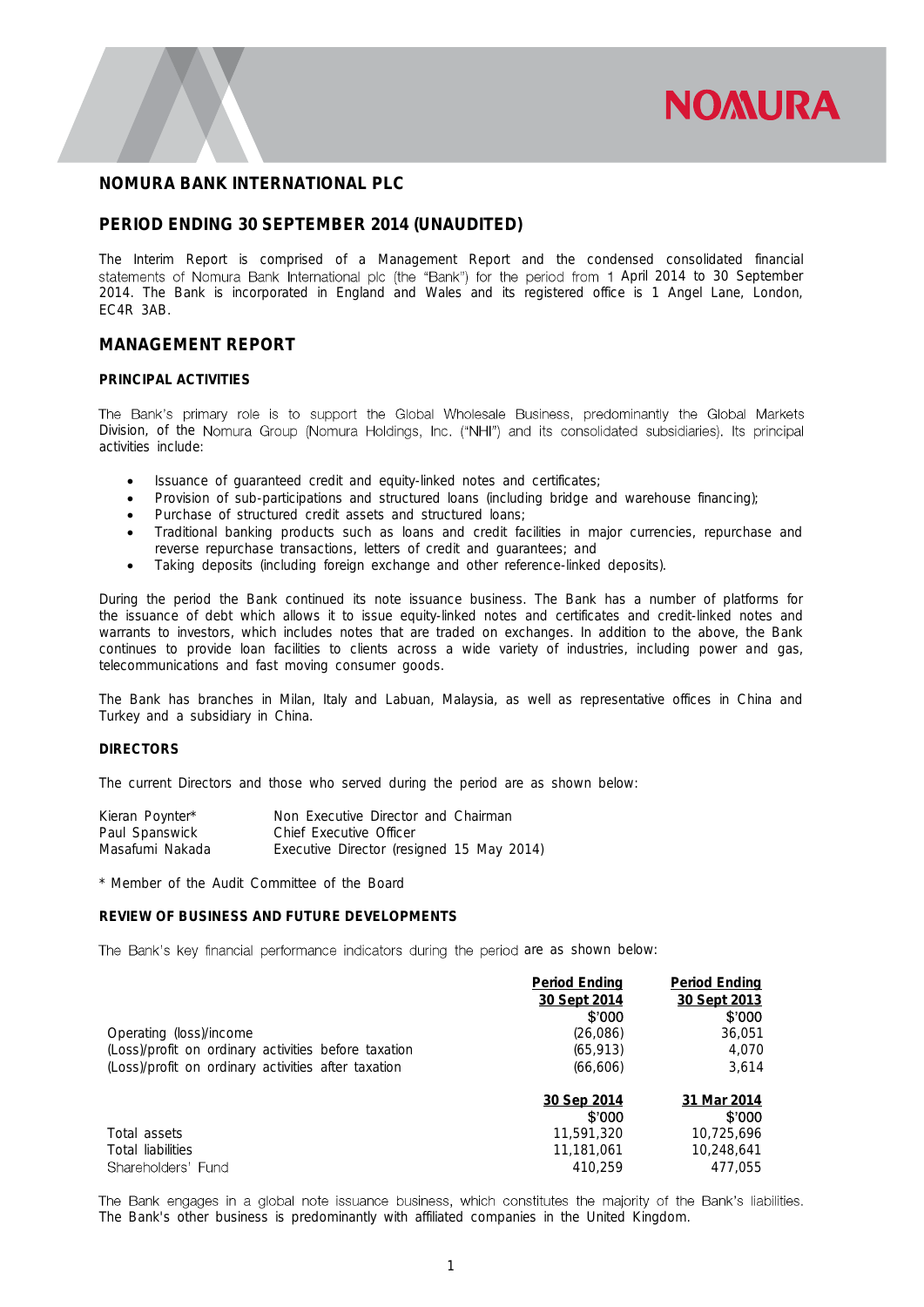

### **PERIOD ENDING 30 SEPTEMBER 2014 (UNAUDITED)**

#### **MANAGEMENT REPORT (CONTINUED)**

#### **REVIEW OF BUSINESS AND FUTURE DEVELOPMENTS (CONTINUED)**

The Bank reported a loss on ordinary activities before tax for the period ending 30 September 2014 of \$65,913,126 (period ending 30 September 2013: profit before tax of \$4,070,000). This is largely attributable to the tightening of Nomura Group own credit spreads, which has adversely impacted the Bank's results during this period. The impact of own credit included within the loss on ordinary activities before tax was a loss of \$39,704,149, compared to the \$21,505,401 own credit gain recorded in the period ending 30 September 2013.

During the period the Bank's investment in its subsidiary was reviewed for impairment with the result that the Bank reported an impairment loss of \$33,076,000. Furthermore, the investment has been classified as held for sale. This decision was made as part of the Nomura Group's ongoing reviews of its legal entity strategy.

The Bank outsources a significant proportion of its support services under service level agreements to the related departments of Nomura International plc ("NIP"). The Treasury department continues to manage the liquidity of the Bank and provide asset and liability management for the balance sheet.

For the year ending 31 March 2015, the Bank will continue to focus on its activities to support the Global Wholesale Business, predominantly the Global Markets Division, of the Nomura Group.

#### **RISK MANAGEMENT**

The Bank's market, credit, liquidity and operational risk are managed through its Executive Management and<br>Risk Committee ("EMRC"), which is chaired by the Chief Operating Officer of the Bank. The EMRC members also include the Bank's Chief Legal Officer (also the Deputy Chairman of the EMRC), Chief Executive Officer,<br>the Head of Credit Risk for the Europe, Middle East and Africa region ("EMEA"), the Head of Market Risk for EMEA, the Head of Operational Risk Management for EMEA, the EMEA Treasurer, and representatives from New Business, Finance Operational Risk, and Global Markets.

In addition, issues relating to conflicts as well as the Bank's legal risks, reputational risks and cross-border booking risks are delegated to, and managed by the appropriate committees of Nomura Europe Holdings plc ("NEHS"), the Bank's immediate parent. In particular, the NEHS Prudential Risk Committee is responsible for providing oversite of and guidance to the Directors on the risk profile, risk appetite, future risk strategy and maintenance of an appropriate risk control framework for the Bank, as well as the wider NEHS Group (being NEHS, its subsidiaries and European entities). The Bank's financial risk management objectives and policies are disclosed in note 17 of its statutory financial statements for the year to 31 March 2014. The Bank's principal risks and uncertainties have not changed in the period ending 30 September 2014.

#### **GOING CONCERN**

The Bank's business activities, together with the factors likely to affect its future development, performance and position are set out in this Report. In addition, notes 17 and 20 of the statutory financial statements for the year to 31 March 2014 describe the Bank's objectives, policies and processes for risk management and capital management, as well as its exposures to credit and liquidity risk.

The Directors consider the Bank's capital position to be strong, given that the Bank hedges its market risk. Whilst the Bank has significant exposure to Nomura Group companies, and in particular to NIP, this is minimised through significant collateralisation. The Bank's net exposures with NIP are also supported by a limited written guarantee from the Bank's ultimate parent, NHI.

The maturity profile of the Bank's liabilities is typically much longer dated than that of its assets, minimising the risk of the Bank not being able to meet its obligations as they fall due.

The Directors are not aware of any material uncertainties related to events or conditions that cast doubt about the ability of the Bank to continue as a going concern. They have therefore prepared the financial statements on a going concern basis.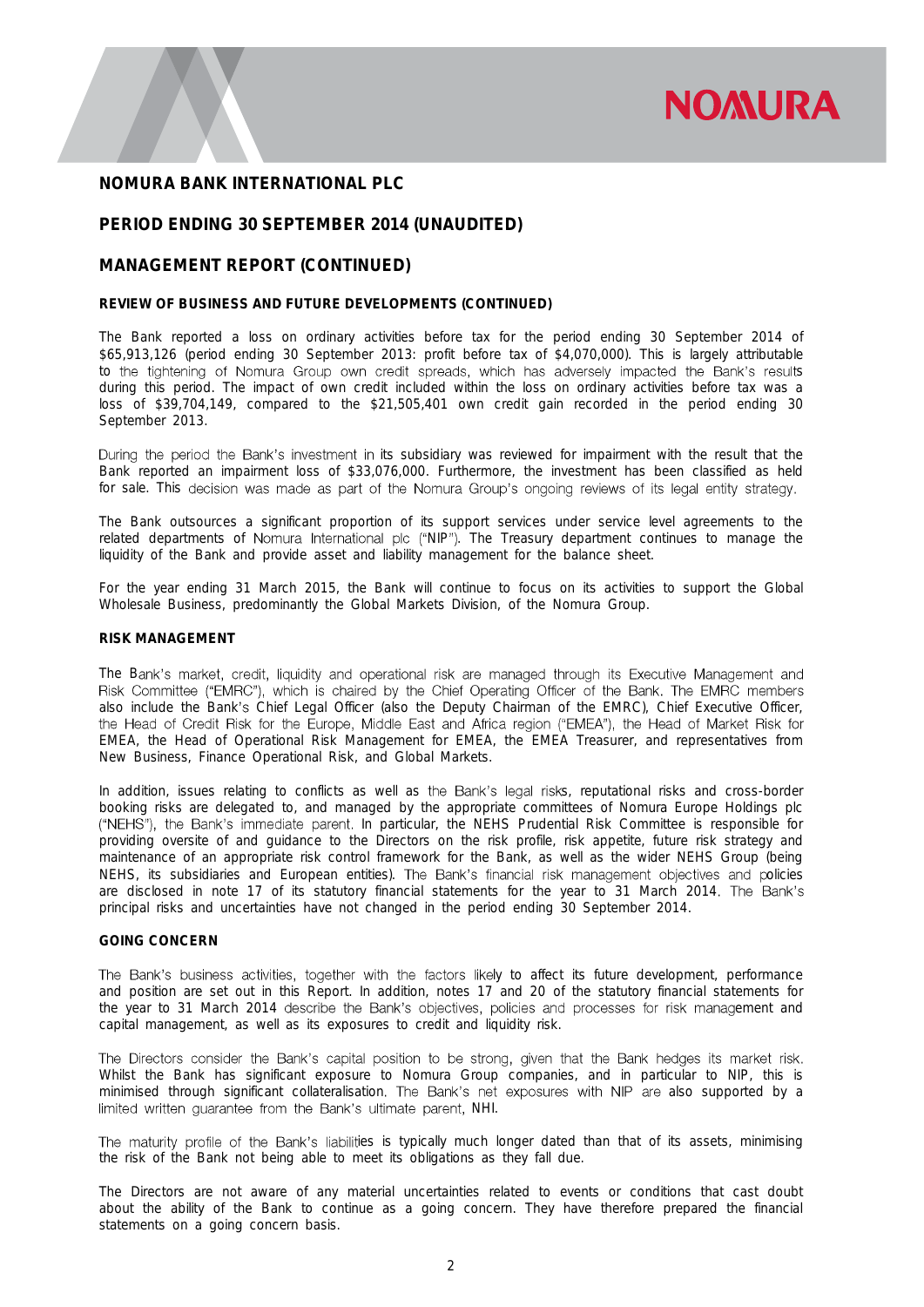

### **PERIOD ENDING 30 SEPTEMBER 2014 (UNAUDITED)**

### **MANAGEMENT REPORT (CONTINUED)**

#### STATEMENT OF DIRECTORS' RESPONSIBILITIES IN RESPECT OF THE FINANCIAL STATEMENTS

The Directors confirm that, to the best of their knowledge, the condensed set of financial statements on pages 5 to 21 has been prepared in accordance with the Disclosure and Transparency Rules of the Financial Conduct Authority ("FCA") and with International Accounting Standard 34 ("IAS 34"), Interim Financial Reporting as adopted by the European Union and that the interim management report on pages 1 to 3 includes a fair review of the information required by the Disclosure and Transparency Rules of the FCA.

**By Order of the Board at a meeting held on 13 November 2014**

Andrew Eames, Company Secretary 21 November 2014 **Company Registration Number: 1981122**

.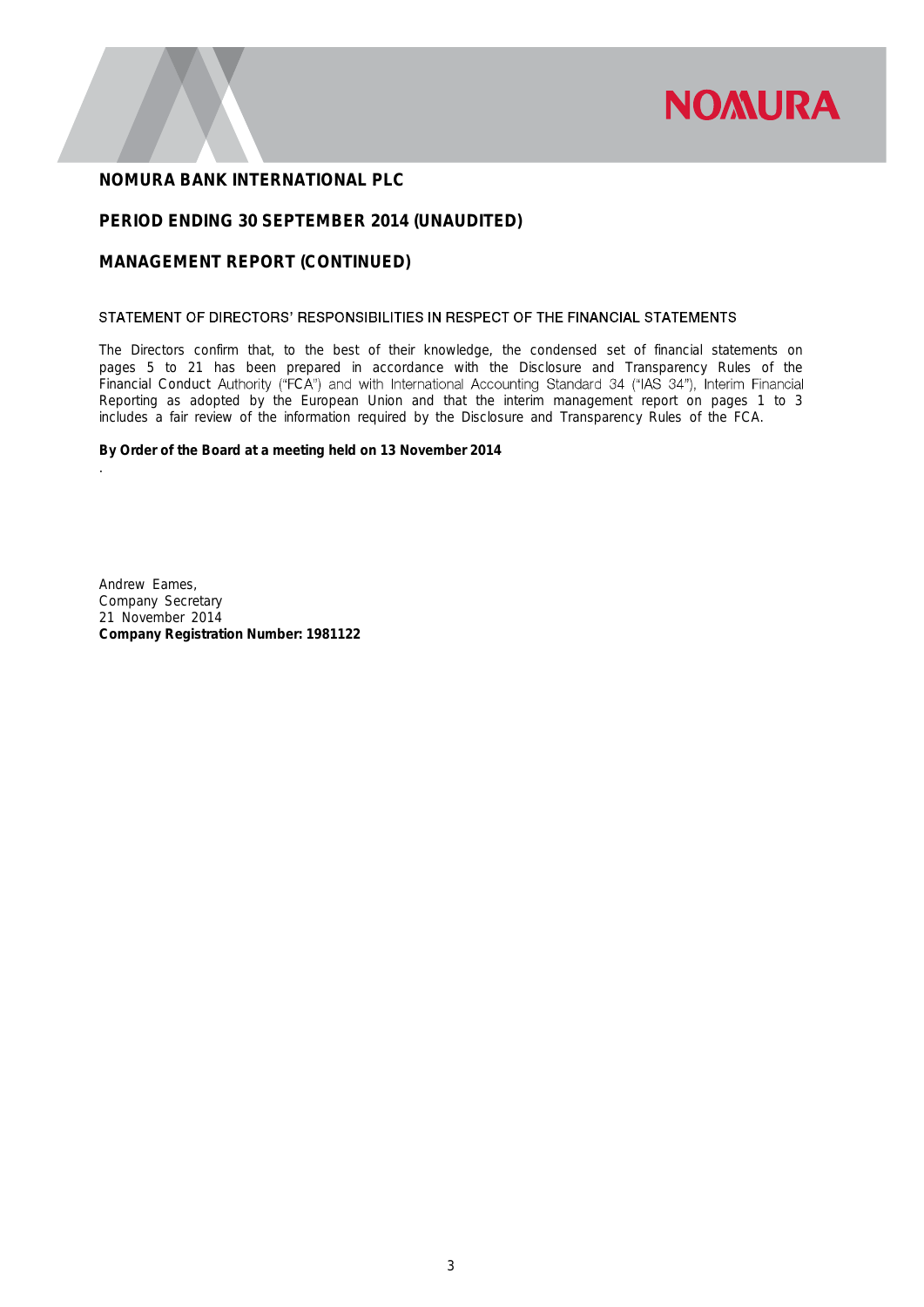

### **INDEPENDENT REPORT TO NOMURA BANK INTERNATIONAL PLC FOR THE PERIOD ENDING 30 SEPTEMBER 2014 (UNAUDITED)**

#### **Introduction**

We have been engaged by the Company to review the condensed set of financial statements in the interim report for the period ending 30 September 2014 which comprises a consolidated statement of comprehensive income, consolidated statement of changes in equity, consolidated statement of financial position, consolidated cash flow statement and related notes 1 to 7. We have read the other information contained in the interim report and considered whether it contains any apparent misstatements or material inconsistencies with the information in the condensed set of financial statements.

This report is made solely to the company in accordance with guidance contained in International Standard on Review Engagements 2410 (UK and Ireland) "Review of Interim Financial Information Performed by the Independent Auditor of the Entity" issued by the Auditing Practices Board. To the fullest extent permitted by law, we do not accept or assume responsibility to anyone other than the company, for our work, for this report, or for the conclusions we have formed.

#### **Directors' Responsibilities**

The interim report is the responsibility of, and has been approved by, the Directors. The Directors are responsible for preparing the interim report in accordance with the Disclosure and Transparency Rules of the United Kingdom's Financial Conduct Authority.

As disclosed in note 1, the annual financial statements of the group are prepared in accordance with IFRSs as adopted by the European Union. The condensed set of financial statements included in this interim report has been prepared in accordance with International Accounting Standard 34, "Interim Financial Reporting", as adopted by the European Union.

#### **Our Responsibility**

Our responsibility is to express to the Company a conclusion on the condensed set of financial statements in the interim report based on our review.

#### **Scope of Review**

We conducted our review in accordance with International Standard on Review Engagements (UK and Ireland) 2410, "Review of Interim Financial Information Performed by the Independent Auditor of the Entity" issued by the Auditing Practices Board for use in the United Kingdom. A review of interim financial information consists of making enquiries, primarily of persons responsible for financial and accounting matters, and applying analytical and other review procedures. A review is substantially less in scope than an audit conducted in accordance with International Standards on Auditing (UK and Ireland) and consequently does not enable us to obtain assurance that we would become aware of all significant matters that might be identified in an audit. Accordingly, we do not express an audit opinion.

#### **Conclusion**

Based on our review, nothing has come to our attention that causes us to believe that the condensed set of financial statements in the interim report for the period ending 30 September 2014 is not prepared, in all material respects, in accordance with International Accounting Standard 34 as adopted by the European Union and the Disclosure and Transparency Rules of the United Kingdom's Financial Conduct Authority.

Ernst & Young LLP London, November 2014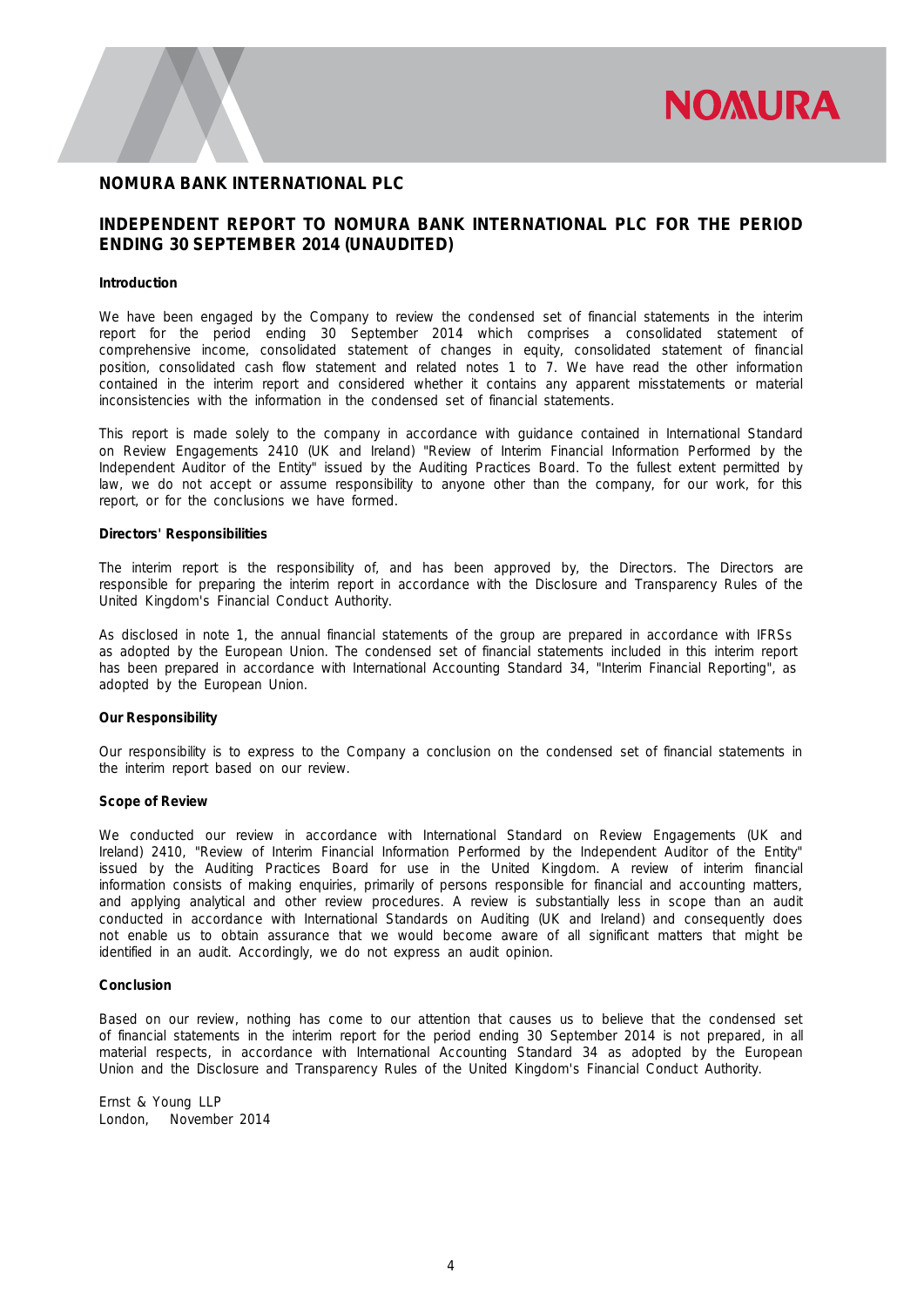

### **CONDENSED INTERIM FINANCIAL STATEMENTS (UNAUDITED)**

### **CONSOLIDATED STATEMENT OF COMPREHENSIVE INCOME FOR THE PERIOD ENDING 30 SEPTEMBER 2014 (UNAUDITED)**

|                                                                                           | Note | Group<br>Period Ending 30<br>September 2014<br>\$'000 | Group<br>Period Ending 30<br>September 2013<br>\$'000 |
|-------------------------------------------------------------------------------------------|------|-------------------------------------------------------|-------------------------------------------------------|
| <b>INCOME</b>                                                                             |      |                                                       |                                                       |
| Interest income and similar income<br>Interest expense and similar charges                |      | 23,539<br>(7, 374)                                    | 25,592<br>(13,697)                                    |
| NET INTEREST INCOME                                                                       |      | 16,165                                                | 11,895                                                |
| Fee and commission income<br>Fee and commission expense<br>Dealing loss                   |      | 62,216<br>(2, 444)<br>(102, 023)                      | 67,547<br>(5, 439)<br>(37, 952)                       |
| TOTAL OPERATING (LOSS)/ INCOME                                                            |      | (26,086)                                              | 36,051                                                |
| Administrative expenses<br>Impairment of intangible assets<br>Impairment of goodwill      |      | (6, 751)<br>(2, 126)<br>(30, 950)                     | (11, 261)<br>(20, 720)                                |
| (LOSS)/PROFIT ON ORDINARY ACTIVITIES BEFORE TAXATION                                      |      | (65, 913)                                             | 4,070                                                 |
| Tax charge on (loss)/profit on ordinary activities                                        | 2    | (693)                                                 | (456)                                                 |
| (LOSS)/PROFITFOR THE PERIOD                                                               |      | (66, 606)                                             | 3,614                                                 |
| Other comprehensive income to be reclassified to profit or loss<br>in subsequent periods: |      |                                                       |                                                       |
| Foreign currency gains                                                                    |      | (190)                                                 | 57                                                    |
| TOTAL COMPREHENSIVE (LOSS)/INCOME FOR THE PERIOD                                          |      | (66, 796)                                             | 3,671                                                 |

All gains and losses noted above are derived from continuing activities.

Included within the dealing loss for the period is a loss of \$39,704,149 in relation to changes in own credit risk (2013: gain of \$21,505,401). These gains and losses arise on financial instruments designated at fair value through profit and loss.

As part of the Nomura Group's ongoing reviews of its legal entity strategy, the Bank's investment in its subsidiary was reviewed for impairment during the period. Following this, the goodwill and intangible assets relating to this investment have been impaired by \$30,950,205 and \$2,126,147 respectively, resulting in the Bank reporting an overall impairment loss of \$33,076,352. The fair value less costs to sell was determined by references to price to book ratio of other similar market transactions, adjusted for relevant factors.

The notes on pages 12 to 21 form part of these financial statements.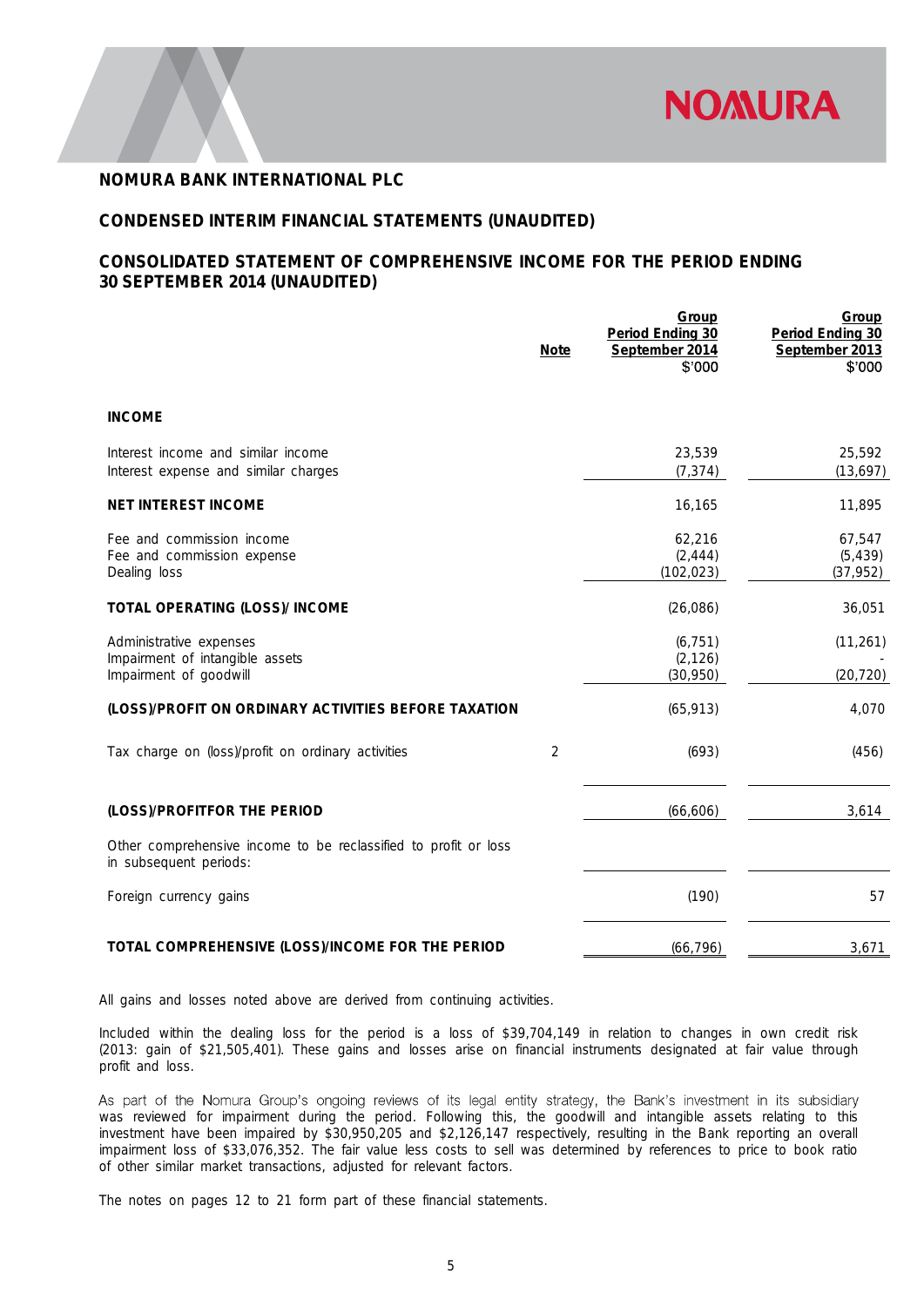

### **CONDENSED INTERIM FINANCIAL STATEMENTS (CONTINUED) (UNAUDITED)**

### **CONSOLIDATED STATEMENT OF CHANGES IN EQUITY FOR THE PERIOD ENDING 30 SEPTEMBER 2014 (UNAUDITED)**

|                                                | Called-up<br>share capital<br>\$'000 | Retained<br>earnings<br>\$'000 | Other<br>Reserve<br>\$'000 | <b>Total</b><br>shareholder's<br>equity<br>\$'000 |
|------------------------------------------------|--------------------------------------|--------------------------------|----------------------------|---------------------------------------------------|
| As at 1 April 2014                             | 555,000                              | (78, 048)                      | 103                        | 477,055                                           |
| Loss for the period<br>Foreign currency losses |                                      | (66, 606)                      | (190)                      | (66, 606)<br>(190)                                |
| Total comprehensive income                     | $\overline{\phantom{a}}$             | (66, 606)                      | (190)                      | (66, 796)                                         |
| As at 30 September 2014                        | 555,000                              | 144,654)                       | (87)                       | 410,259                                           |

|                            | Called-up<br>share capital<br>\$'000 | Retained<br>earnings<br>\$'000 | Other<br>Reserve<br>\$'000 | <b>Total</b><br>shareholder's<br>equity<br>\$'000 |
|----------------------------|--------------------------------------|--------------------------------|----------------------------|---------------------------------------------------|
| As at 1 April 2013         | 555,000                              | 29.952                         | 23                         | 584,975                                           |
| Loss for the period        |                                      | 3,614                          |                            | 3,614                                             |
| Foreign currency gains     | ٠                                    |                                | 57                         | 57                                                |
| Total comprehensive income | ۰                                    | 3,614                          | 57                         | 3,671                                             |
| As at 30 September 2013    | 555,000                              | 33,566                         | 80                         | 588,646                                           |

Foreign exchange gains and losses resulting from retranslation will be recognised into the consolidated statement of comprehensive income on the disposal of the foreign entity.

Foreign currency translation gains/losses are due to the Bank's branch in Italy. These gains/losses may be reclassified to the income statement in subsequent periods.

The notes on pages 12 to 21 form part of these financial statements.

No Company Statement of Changes in Equity for the half years ended 30 September 2014 or 2013 has been prepared as there are no material differences to the above Consolidated Statements.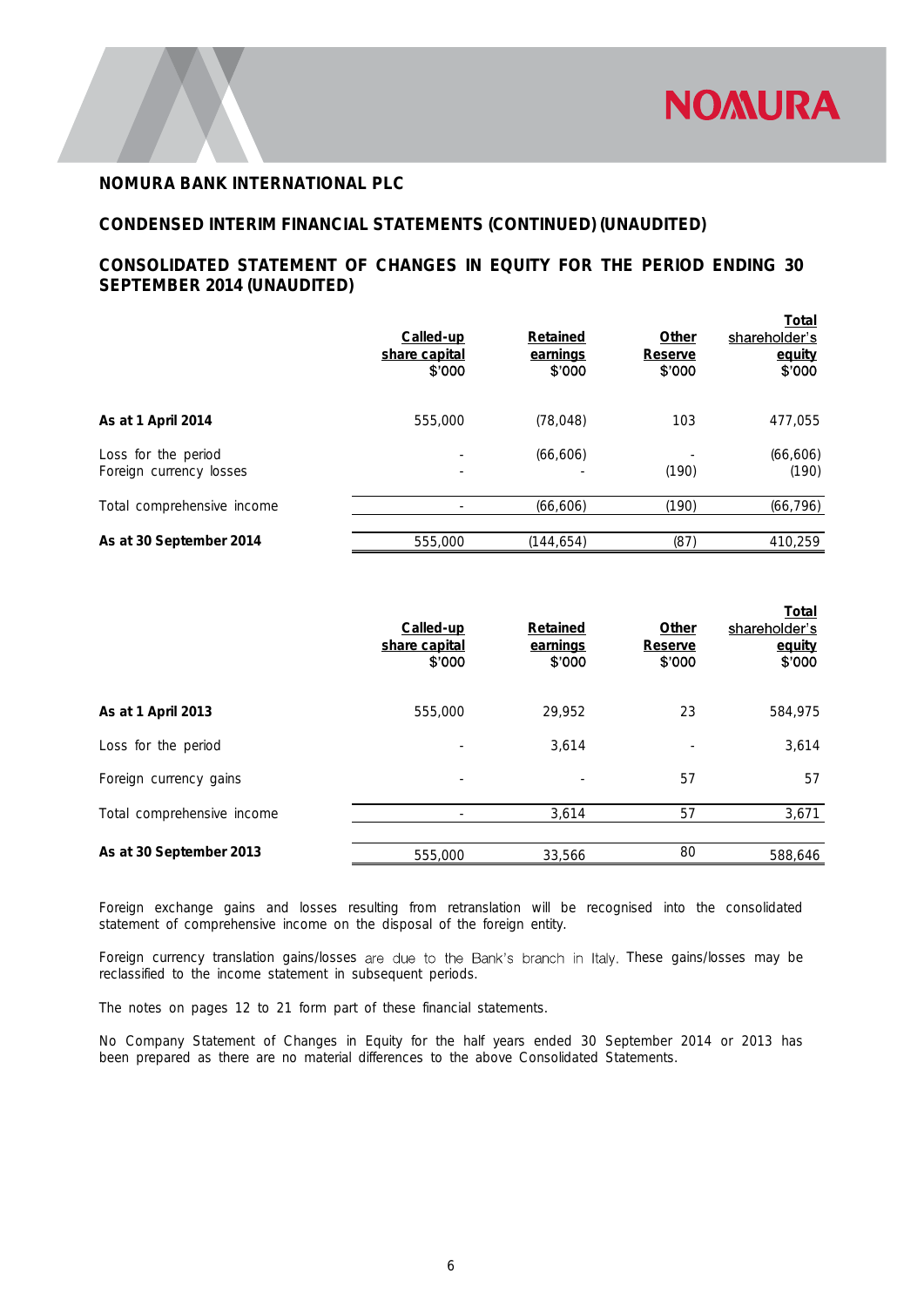

# **CONDENSED INTERIM FINANCIAL STATEMENTS (CONTINUED) (UNAUDITED)**

### **CONSOLIDATED STATEMENT OF FINANCIAL POSITION AT 30 SEPTEMBER 2014 (UNAUDITED)**

|                                                                                                                                                                                                                                                                                                                                                                                                                                                                   |                                   | Group                                                                                                |                                                                                              | Company                                                                                       |                                                                                              |
|-------------------------------------------------------------------------------------------------------------------------------------------------------------------------------------------------------------------------------------------------------------------------------------------------------------------------------------------------------------------------------------------------------------------------------------------------------------------|-----------------------------------|------------------------------------------------------------------------------------------------------|----------------------------------------------------------------------------------------------|-----------------------------------------------------------------------------------------------|----------------------------------------------------------------------------------------------|
|                                                                                                                                                                                                                                                                                                                                                                                                                                                                   |                                   | <b>September</b><br>2014                                                                             | <b>March 2014</b><br>\$'000                                                                  | <b>September</b><br>2014                                                                      | <b>March 2014</b><br>\$'000                                                                  |
| Assets                                                                                                                                                                                                                                                                                                                                                                                                                                                            | Note                              | \$'000                                                                                               |                                                                                              | \$'000                                                                                        |                                                                                              |
| Loans and advances to banks<br>Derivative financial instruments<br>Equity Securities held for trading<br>Loans and advances to affiliates                                                                                                                                                                                                                                                                                                                         | $\mathfrak{Z}$                    | 2,500<br>921,773<br>30,416                                                                           | 14,599<br>778,857<br>565<br>31,152                                                           | 2,500<br>921,773<br>30,416                                                                    | 14,295<br>778,857<br>565<br>31,152                                                           |
| Securities purchased under agreements to<br>resell<br>Loans and advances to others<br>Prepayments and accrued income<br>Other assets<br>Financial assets designated at fair value                                                                                                                                                                                                                                                                                 |                                   | 9,463,965<br>123,424<br>12,244<br>42,984                                                             | 8,817,075<br>156,500<br>12,951<br>70,473                                                     | 9,463,965<br>123,424<br>12,244<br>42,984                                                      | 8,817,075<br>139,200<br>12,857<br>70,350                                                     |
| through profit and loss<br>- Secured lending<br>- Other financial instruments<br>Available-for-sale financial investments<br>Goodwill and intangible assets<br>Fixed assets<br>Investments in group undertakings<br>Assets classified as held for sale                                                                                                                                                                                                            | 3<br>$\overline{7}$               | 757,634<br>217,130<br>12<br>÷,<br>31<br>i.<br>19,207                                                 | 585,784<br>224,195<br>14<br>33,483<br>48                                                     | 757,634<br>217,130<br>12<br>31<br>20,410                                                      | 585,784<br>224,195<br>14<br>34<br>51,360                                                     |
| Total assets                                                                                                                                                                                                                                                                                                                                                                                                                                                      |                                   | 11,591,320                                                                                           | 10,725,696                                                                                   | 11,592,523                                                                                    | 10,725,738                                                                                   |
| Liabilities<br>Customer accounts<br>Derivative financial instruments<br>Accruals and deferred income<br>Borrowing from affiliates<br>Borrowing from others<br>Securities sold under agreements to<br>repurchase<br>Financial liabilities designated at fair value<br>through profit and loss<br>- Bonds and medium-term notes<br>- Other financial instruments<br>Other liabilities<br>Liabilities directly associated with assets<br>classified as held for sale | $\mathfrak{Z}$<br>$\sqrt{3}$<br>7 | 204<br>1,413,317<br>129,339<br>603,686<br>29,088<br>1,631,874<br>7,338,335<br>2,792<br>32,219<br>207 | 223<br>1,127,239<br>121,066<br>317,647<br>19,294<br>1,678,523<br>6,973,525<br>6,086<br>5,038 | 204<br>1,413,317<br>129,339<br>603,686<br>29,088<br>1,631,874<br>7,338,335<br>2,792<br>32,264 | 223<br>1,127,239<br>120,969<br>317,647<br>19,294<br>1,678,523<br>6,973,525<br>6,086<br>5,099 |
| <b>Total liabilities</b>                                                                                                                                                                                                                                                                                                                                                                                                                                          |                                   | 11,181,061                                                                                           | 10,248,641                                                                                   | 11,180,899                                                                                    | 10,248,605                                                                                   |
| Shareholders' funds<br>Called up share capital<br>Retained earnings<br>Other reserve                                                                                                                                                                                                                                                                                                                                                                              |                                   | 555,000<br>(144, 654)<br>(87)                                                                        | 555,000<br>(78, 048)<br>103                                                                  | 555,000<br>(143, 289)<br>(87)                                                                 | 555,000<br>(77, 970)<br>103                                                                  |
| Total equity                                                                                                                                                                                                                                                                                                                                                                                                                                                      |                                   | 410,259                                                                                              | 477,055                                                                                      | 411,624                                                                                       | 477,133                                                                                      |
| Total liabilities and equity                                                                                                                                                                                                                                                                                                                                                                                                                                      |                                   | 11,591,320                                                                                           | 10,725,696                                                                                   | 11,592,523                                                                                    | 10,725,738                                                                                   |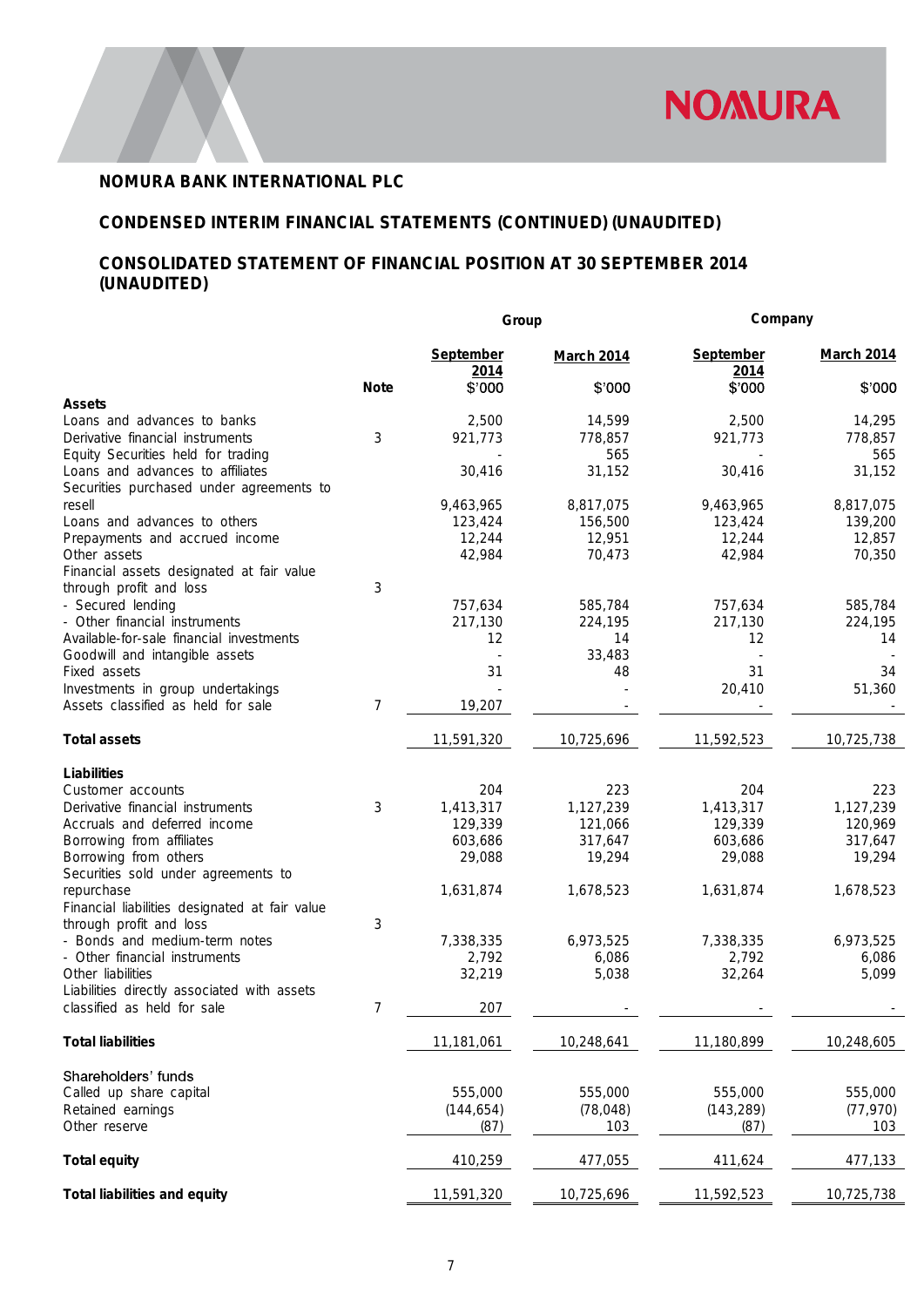

### **CONDENSED INTERIM FINANCIAL STATEMENTS (CONTINUED) (UNAUDITED)**

### **CONSOLIDATED STATEMENT OF FINANCIAL POSITION AT 30 SEPTEMBER 2014 (UNAUDITED)**

Approved by the board of Directors on 13 November 2014 and signed on its behalf by:

Paul Spanswick, Director.

The notes on pages 12 to 21 form part of these financial statements.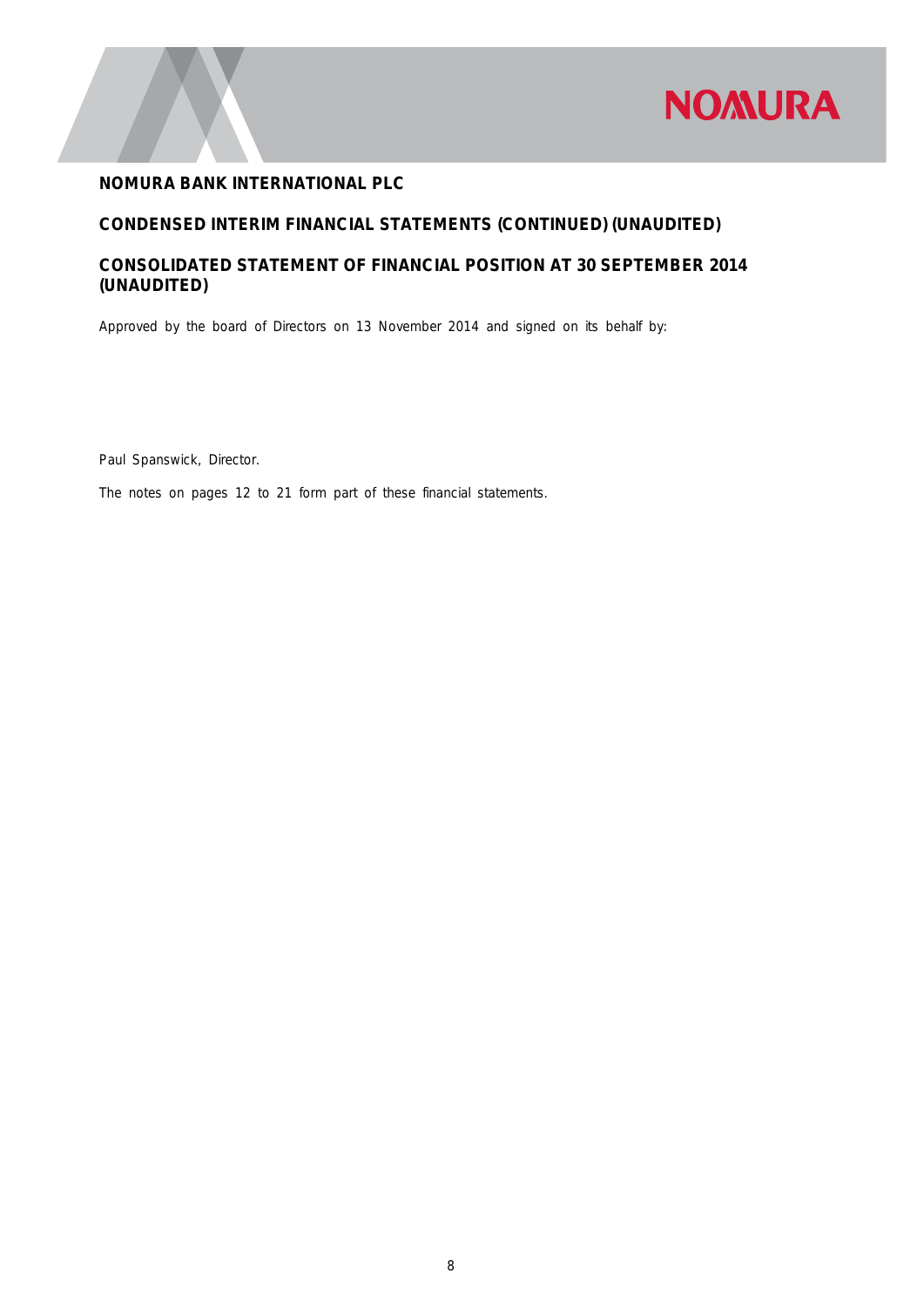

### **CONSOLIDATED STATEMENT OF CASH FLOWS FOR THE PERIOD ENDING 30 SEPTEMBER 2014 (UNAUDITED)**

|                                                                                                                                                                                            | Group<br>Period Ending 30<br>September 2014<br>\$'000 | Group<br>Period Ending 30<br>September 2013<br>\$'000 |
|--------------------------------------------------------------------------------------------------------------------------------------------------------------------------------------------|-------------------------------------------------------|-------------------------------------------------------|
| Operating activities<br>(Loss)/profit before tax                                                                                                                                           | (65, 913)                                             | 4,070                                                 |
| Non-cash adjustments to reconcile profit/(loss) for<br>the period to net cash flows                                                                                                        |                                                       |                                                       |
| Impairment of goodwill and other intangibles<br>Amortisation of goodwill and other intangibles<br>Depreciation on fixed assets<br>Foreign exchange revaluation                             | 33,076<br>39<br>3<br>(190)                            | 20,720<br>38<br>31<br>57                              |
| Change in operating assets and liabilities<br>Net change in loans and advances to affiliates<br>Net change in loans and advances to others<br>Net change in borrowing from banks and other | 736<br>33,076                                         | 172,774<br>4,027                                      |
| customers<br>Net change in borrowings from affiliates<br>Net change in financial assets designated at fair                                                                                 | 9.794<br>286,039                                      | 82,043<br>833,757                                     |
| value through profit and loss<br>Net change in Equity Securities<br>Net change in financial liabilities designated at fair                                                                 | (164, 785)<br>565                                     | 300,175                                               |
| value through profit and loss<br>Net change in available-for-sale assets                                                                                                                   | (153, 615)                                            | (62, 170)                                             |
| Net change in derivative assets<br>Net change in derivative liabilities<br>Net change in securities purchased under                                                                        | (142, 916)<br>286,078                                 | 331,782<br>(144, 693)                                 |
| agreements to resell<br>Net change in securities sold under agreements to                                                                                                                  | (646, 890)                                            | 336,013                                               |
| repurchase<br>Net change in other assets<br>Net change in other liabilities<br>Net change in assets classified as held for sale<br>Net change in liabilities directly associated with      | (46, 649)<br>27,870<br>24,133<br>(19, 207)            | (1, 475, 798)<br>86,010<br>105,750<br>(59, 454)       |
| assets classified as held for sale<br>Net change in prepayments and accrued income<br>Net change in accruals and deferred income<br>Income tax paid                                        | 207<br>707<br>8,273<br>(955)                          | 384<br>480<br>15,523<br>(38, 828)                     |
| Net cash flow provided by operating activities                                                                                                                                             | (530, 524)                                            | 512,691                                               |

The notes on pages 12 to 21 form part of these financial statements.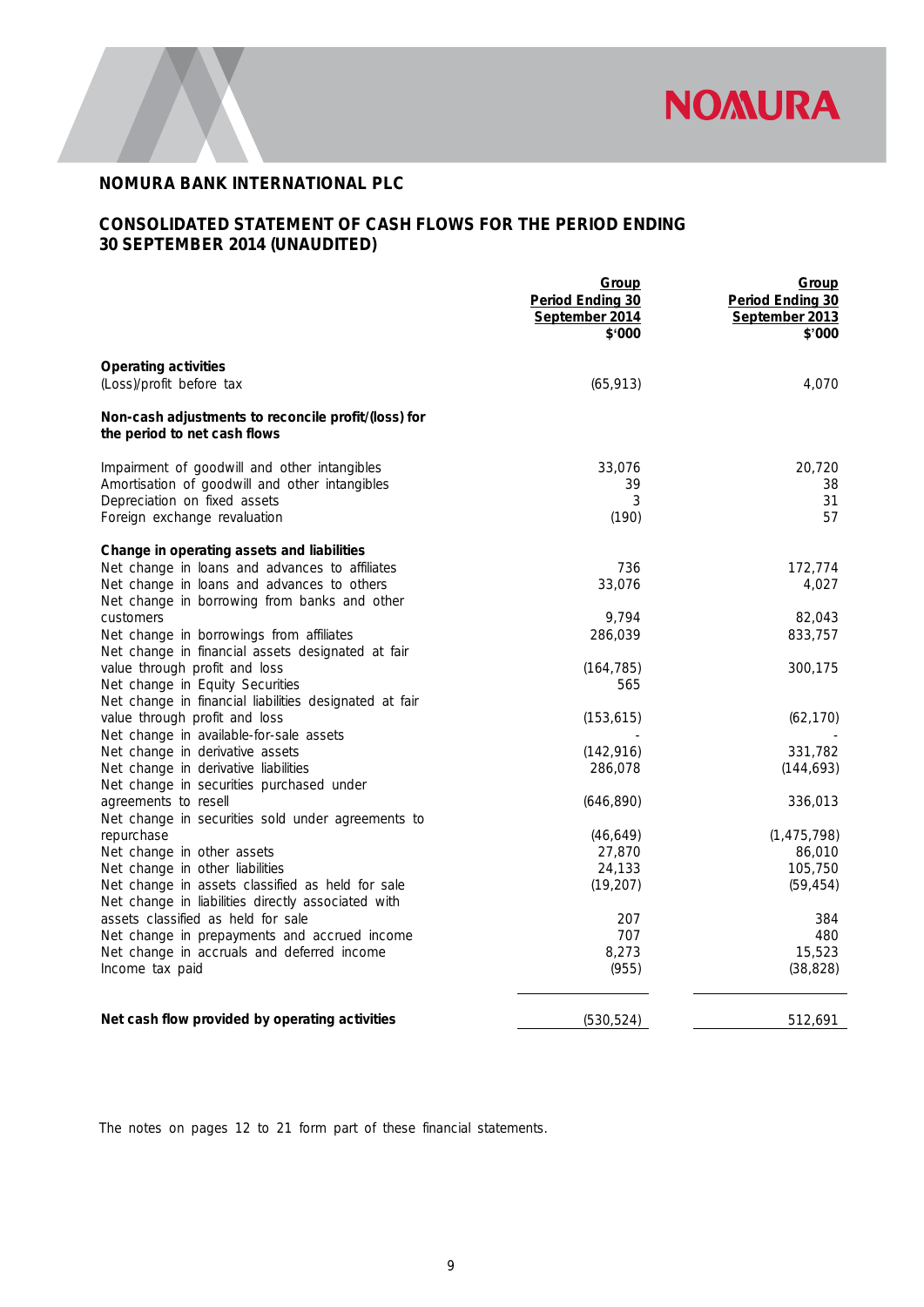

### **CONSOLIDATED STATEMENT OF CASH FLOWS FOR THE PERIOD ENDING 30 SEPTEMBER 2014 (UNAUDITED)**

|                                                                                                                        | Group<br>Period Ending 30<br>September 2014<br>\$'000 | Group<br>Period Ending 30<br>September 2013<br>\$'000 |
|------------------------------------------------------------------------------------------------------------------------|-------------------------------------------------------|-------------------------------------------------------|
| Financing activities<br>Proceeds of borrowings and issuance of debt<br>Repayments of borrowings and redemption of debt | 1,105,807<br>(587, 382)                               | 236,415<br>(816, 375)                                 |
| Net cash flow in or (out) relating to financing activities                                                             | 518,425                                               | (579,960)                                             |
| Net decrease in cash and cash equivalents<br>Cash and cash equivalents at the beginning of the period                  | (12,099)<br>14,599                                    | (67, 269)<br>84,841                                   |
| Cash and cash equivalents at the end of the period                                                                     | 2,500                                                 | 17,572                                                |
| Included within operational cash flows<br>Interest paid<br>Interest received                                           | 5,769<br>22,990                                       | 6,655<br>25,409                                       |

The notes on pages 12 to 21 form part of these financial statements.

No Company Statements of Cash Flows for the half years ended 30 September 2014 or 2013 have been prepared as there are no material differences to the above Consolidated Statements.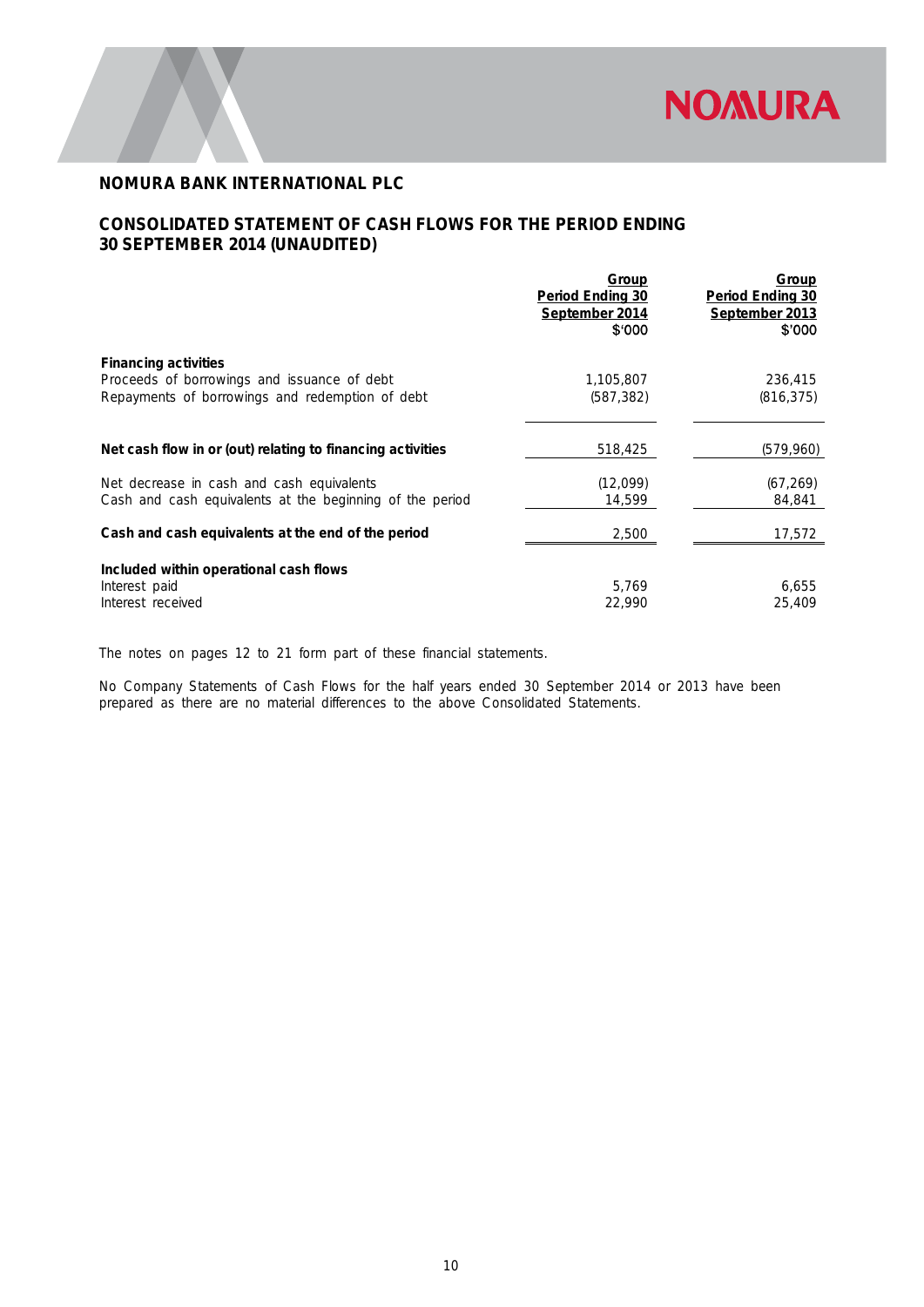

### **STATEMENT OF CASH FLOWS FOR THE PERIOD ENDING 30 SEPTEMBER 2014 (UNAUDITED) (CONTINUED)**

**ANALYSIS OF THE BALANCES OF CASH AS SHOWN IN THE BALANCE SHEET:**

**30 September 2014**

|                                                          | 30 September<br>2014           | <u>Cash Flow</u>    | <u>31 March</u><br>2014    |
|----------------------------------------------------------|--------------------------------|---------------------|----------------------------|
|                                                          | \$'000                         | \$'000              | \$'000                     |
| Loans and advances to other banks repayable on<br>demand | 2,500                          | (12,099)            | 14,599                     |
| Net Cash and Cash Equivalents                            | 2,500                          | (12,099)            | 14,599                     |
| 31 March 2014                                            | 31 March                       | Cash Flow           | 31 March                   |
|                                                          | 2014<br>\$'000                 | \$'000              | 2013<br>\$'000             |
| Loans and advances to other banks repayable on<br>demand | 14,599                         | (70, 242)           | 84,841                     |
| Net Cash and Cash Equivalents                            | 14,599                         | (70, 242)           | 84,841                     |
| 30 September 2013                                        | 30 September<br>2013<br>\$'000 | Cash Flow<br>\$'000 | 31 March<br>2013<br>\$'000 |
| Loans and advances to other banks repayable on<br>demand | 17,572                         | (67, 269)           | 84,841                     |
| Net Cash and Cash Equivalents                            | 17,572                         | (67, 269)           | 84,841                     |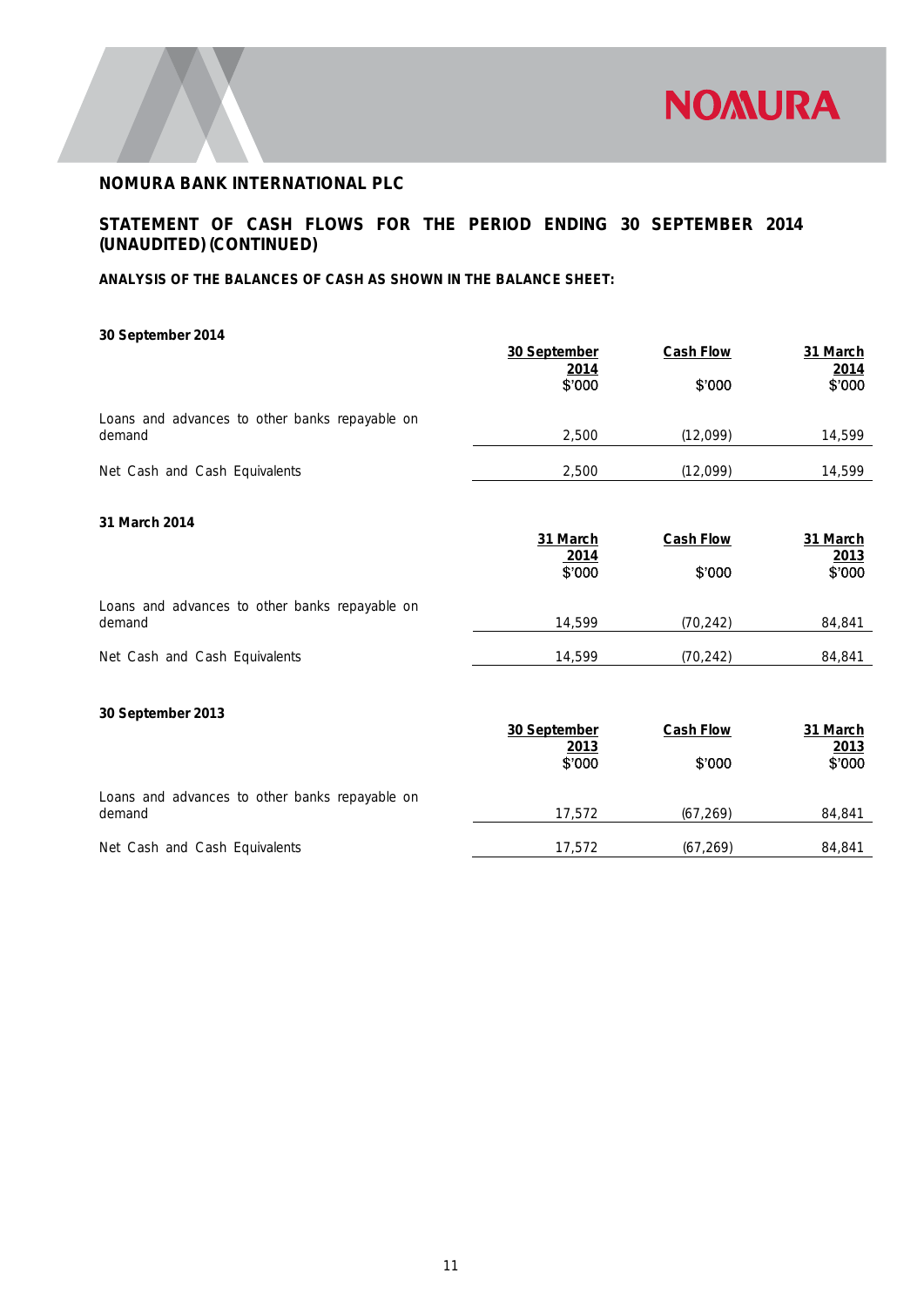

### **PERIOD ENDING 30 SEPTEMBER 2014 (UNAUDITED)**

### **NOTES TO INTERIM REPORT**

#### **1. ACCOUNTING POLICIES**

#### **(a) Basis of Accounting**

These condensed consolidated interim financial statements as at and for the half-year to 30 September 2014 of Nomura Bank International plc (the "Bank" or the "Company") and its subsidiary<br>undertaking, collectively "the Group", have been prepared in accordance with the Disclosure and Transparency Rules of the Financial Conduct Authority ("FCA") and with International Accounting<br>Standard 34 ("IAS 34"), Interim Financial Reporting as adopted by the European Union. They do not include all of the information required for full annual financial statements and should be read in conjunction with the Group's consolidated financial statements as at and for the year ending 31 March 2014 which were prepared in accordance with International Financial Reporting Standards ("IFRS") as adopted by the European Union.

The condensed consolidated financial statements have been prepared on a historical cost basis, except for financial instruments held at fair value through profit and loss, derivative financial instruments and available-for-sale financial assets that have been measured at fair value.

The condensed consolidated financial statements have been prepared on a going concern basis. The condensed consolidated financial statements are presented in United States dollar ("USD"), and all values are rounded to the nearest thousand USD except where otherwise stated. The information presented in this interim report does not constitute statutory accounts for the purposes of s435 of the Companies Act 2006. A copy of the statutory accounts for the year ending 31 March 2014 has been delivered to the Registrar of Companies and contained an unqualified auditors' report in accordance with s495 of the Companies Act 2006. The audit report did not contain a statement under s498 of the Companies Act 2006, nor did it include references to any matters to which the auditor drew attention by way of emphasis.

The interim condensed consolidated financial statements do not include all the information and disclosures required in the annual financial statements, and should be read in conjunction with the Group's annual financial statements as at 31 March 2014.

#### **(b) Fair Values**

The Bank holds a significant portion of financial instruments at fair value, as described below. A description of the Bank's policies with regards to its application of fair value measurements to significant financial instruments is as follows:

#### **(i) Valuation of fair value instruments**

The fair value of financial instruments is the amount that would be exchanged in an orderly transaction between market participants.

The best evidence of fair value is quoted prices in an active market. Therefore, the fair value of financial instruments, including exchange-trading securities and derivatives is based on quoted market prices on exchanges or other broker/dealer quotations.

Where quoted market prices or broker/dealer quotations are not available, prices for similar instruments or valuation pricing models are considered in the determination of fair value. Valuation pricing models consider contractual terms, position size, underlying asset prices, interest rates, dividend rates, time value, volatility and other statistical measurements for the relevant instruments or for instruments with similar characteristics.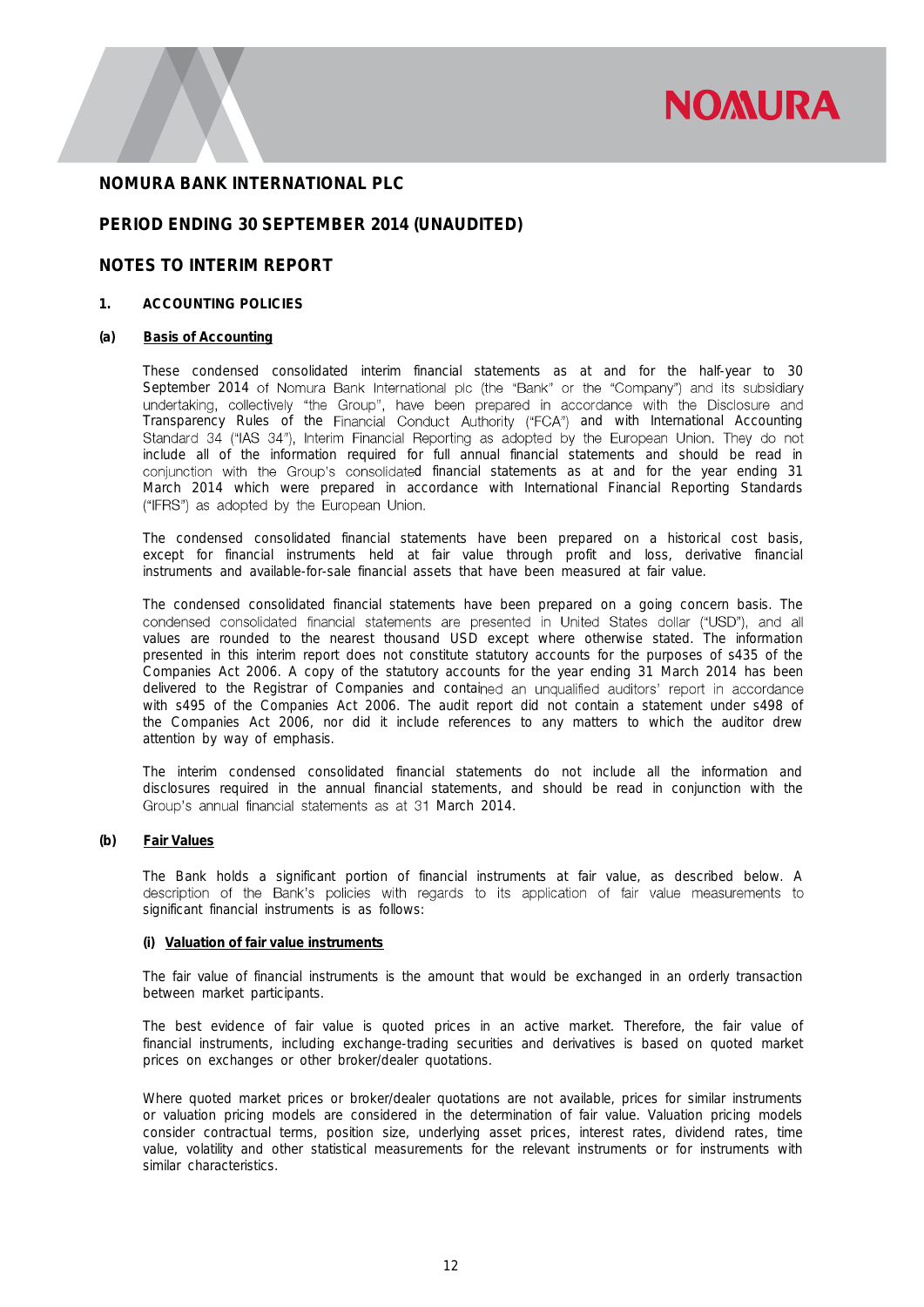

### **PERIOD ENDING 30 SEPTEMBER 2014 (UNAUDITED)**

### **NOTES TO INTERIM REPORT (CONTINUED)**

#### **1. ACCOUNTING POLICIES (CONTINUED)**

#### **(i) Valuation of fair value instruments (Continued)**

These models also incorporate adjustments relating to counterparty and the Bank's own credit risk, the administrative costs of servicing future cash flow and market liquidity adjustments. These adjustments are fundamental components of the fair value calculation process. The valuation technique used maximises the use of market inputs and minimises the use of entity-specific inputs which are unobservable in the market.

Valuation pricing models and their underlying assumptions impact the amount and timing of unrealized gains and losses recognised, and the use of different valuation pricing models or underlying assumptions could produce different financial results. Any changes in the fixed income, equity, foreign<br>exchange and commodity markets can impact the Bank's estimates of fair value in the future, potentially affecting trading and non-trading gains and losses. The Bank's estimates of fair value may involve greater subjectivity due to the lack of transparent market data available upon which to base assumptions underlying valuation pricing models.

Fair value is usually determined on an individual financial instrument basis consistent with the unit of account of the financial instrument. However, certain financial instruments managed on a portfolio basis are valued as a portfolio, namely based on the price that would be received to sell a net long position (i.e. a net financial asset) or transfer a net short position (i.e. a net financial liability) consistent with how market participants would price the net risk exposure at the measurement date.

#### **(c) Significant accounting judgments, estimates and assumptions**

The preparation of the condensed consolidated financial statements requires management to make judgments, estimates and assumptions that affect the reported amounts of revenues, expenses, assets and liabilities, and the disclosure of contingent liabilities, at the end of the reporting period. However, uncertainty about these assumptions and estimates could result in outcomes that require a material adjustment to the carrying amount of the asset or liability affected in future periods. For the period condensed consolidated financial statements, the accounting policies, significant accounting judgements, estimates and assumptions are consistent with those applied by the Group in its 2014 annual report and accounts except for the adoption of new standards and interpretations as at 1 April 2014 noted in note (f) below.

#### **(d) Segment reporting**

Substantially all of the Bank's gross assets, gross liabilities, net assets and profit before taxation arose from one business segment involving financing activities. The majority of the notes are issued to European institutions. Certain receivables and derivatives are transacted with the Nomura Group. Consequently, a significant portion of the revenues are derived from within the Nomura Group.

#### **(e) Non-current assets held for sale and disposal groups**

Non-current assets and disposal groups classified as held for sale are measured at the lower of their carrying amount and fair value less costs to sell. Non-current assets and disposal groups are classified as held for sale if their carrying amounts will be recovered principally through a sale transaction rather than through continuing use. This condition is regarded as met only when the sale is highly probable and the asset or disposal group is available for immediate sale in its present condition, management has committed to the sale, and the sale is expected to have been completed within one year from the date of classification.

The Group does not have any operations classified as discontinued operations as at 30 September 2014.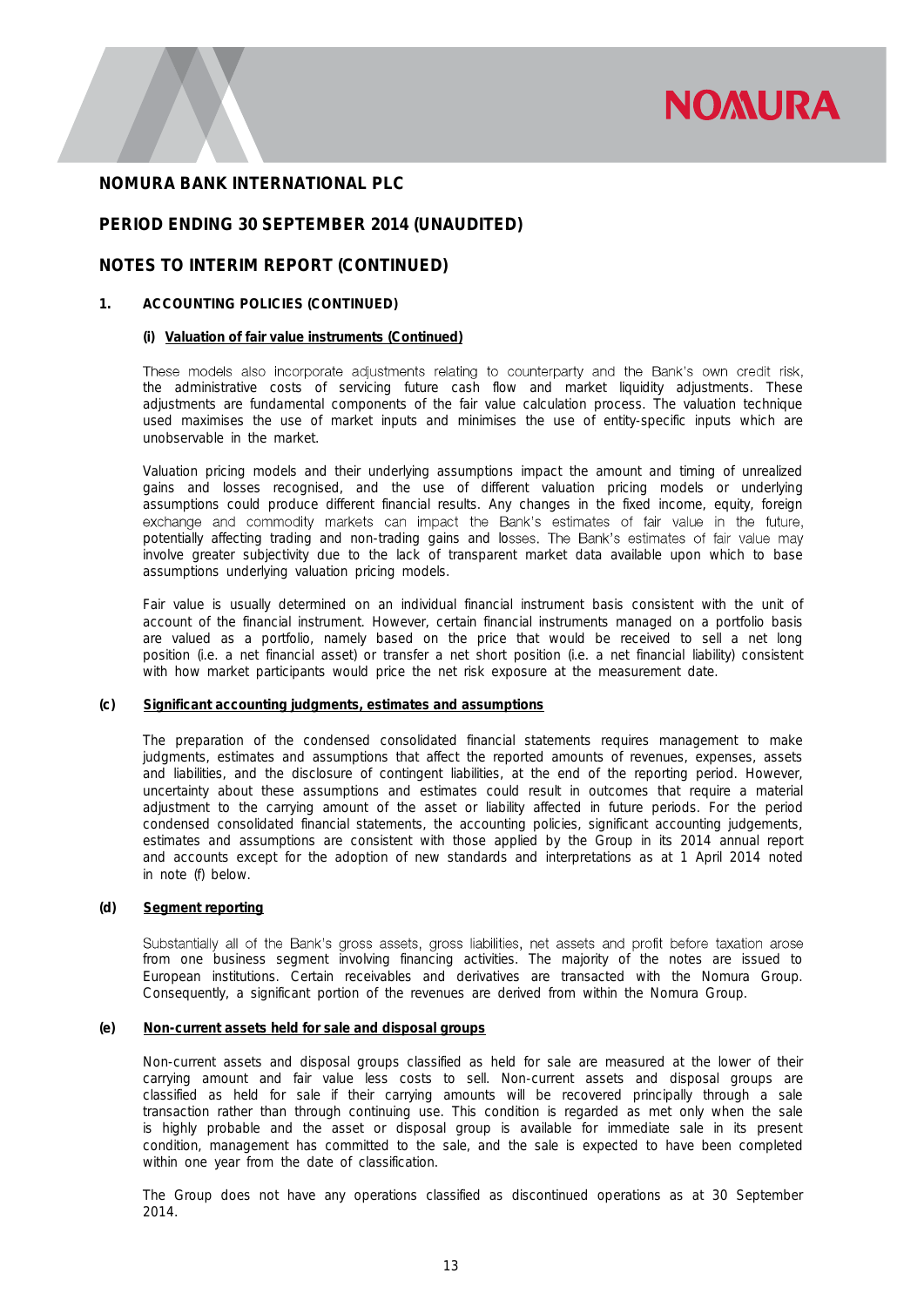

### **PERIOD ENDING 30 SEPTEMBER 2014 (UNAUDITED)**

### **NOTES TO INTERIM REPORT (CONTINUED)**

#### **1. ACCOUNTING POLICIES (CONTINUED)**

#### **(f) New standards, interpretations and amendments thereof, adopted by the Group**

The accounting policies adopted in the preparation of the interim condensed consolidated financial statements are consistent with those followed in the preparation of the Group's annual financial statements for the year ending 31 March 2014, except for the adoption of new standards and interpretations as of 1 April 2014, noted below:

#### Offsetting Financial Assets and Financial Liabilities - Amendments to IAS 32

These amendments clarify the meaning of 'currently has a legally enforceable right to set-off' and the criteria for non-simultaneous settlement mechanisms of clearing houses to qualify for offsetting and is applied retrospectively. These amendments are effective from 1 April 2014. These amendments have no impact on the Group.

#### Annual Improvements 2010-2012 Cycle

In the 2010-2012 annual improvements cycle, the IASB issued seven amendments to six standards, which included an amendment to IFRS 13 Fair Value Measurement. The amendment to IFRS 13 is effective subject to EU endorsement and, thus, for periods beginning at 1 April 2014, and it clarifies in the Basis for Conclusions that short-term receivables and payables with no stated interest rates can be measured at invoice amounts when the effect of discounting is immaterial. This amendment to IFRS 13 has no impact on the Group.

#### Annual Improvements 2011-2013 Cycle

In the 2011-2013 annual improvements cycle, the IASB issued four amendments to four standards, which included an amendment to IFRS 1 First-time Adoption of International Financial Reporting Standards. The amendment to IFRS 1 is effective subject to EU endorsement and, thus, for periods beginning at 1 January 2014, and clarifies in the Basis for Conclusions that an entity may choose to apply either a current standard or a new standard that is not yet mandatory, but permits early application, provided either standard is applied consistently throughout the periods presented in the entity's first IFRS financial statements. This amendment to IFRS 1 has no impact on the Group, since the Group is an existing IFRS preparer.

#### **(g) Retained Profit for the period**

In accordance with S.408 Companies Act 2006, the Bank has taken advantage of the dispensation not to produce its own statement of comprehensive income. Of the profit transferred to reserves, a loss \$65,509,000 of (half year ended 30 September 2013: profit of 3,815,000) has been dealt with in the accounts of the Company.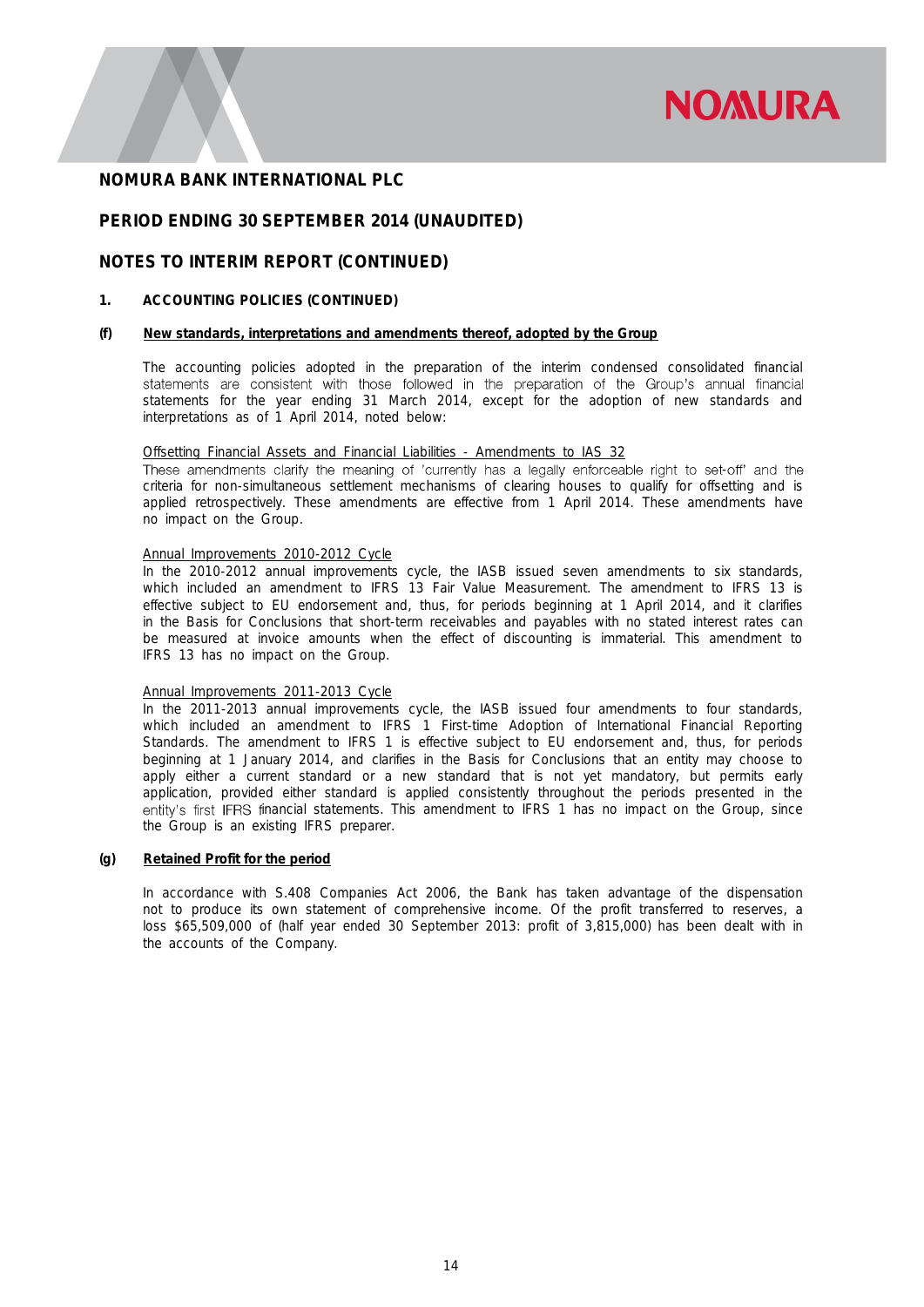

### **PERIOD ENDING 30 SEPTEMBER 2014 (UNAUDITED)**

### **NOTES TO INTERIM REPORT (CONTINUED)**

### **2. TAXATION ON ORDINARY ACTIVITIES**

**(a) TAX CHARGE**

|                                                    | Period ending     | Period ending     |
|----------------------------------------------------|-------------------|-------------------|
|                                                    | 30 September 2014 | 30 September 2013 |
|                                                    | Group             | Group             |
|                                                    | \$'000            | \$'000            |
| Current tax:                                       |                   |                   |
| UK Corporation tax at 21% (2014: 23%)              |                   |                   |
| Adjustment in respect of previous periods          |                   | 44                |
| Foreign tax suffered                               | (693)             | (565)             |
|                                                    | (693)             | (521)             |
| Deferred taxation:                                 |                   |                   |
| Current year temporary differences                 |                   | 65                |
|                                                    |                   |                   |
| Tax charge on profit/(loss) on ordinary activities | (693)             | (456)             |

### **(b) RECONCILIATION OF CORPORATION TAX CREDIT/(CHARGE)**

|                                                                                                                                                                                                                                                                                                                                                                                                                                                                                                | Period ending<br>30 September 2014<br>Group<br>\$'000             | Period ending<br>30 September 2013<br>Group<br>\$'000 |
|------------------------------------------------------------------------------------------------------------------------------------------------------------------------------------------------------------------------------------------------------------------------------------------------------------------------------------------------------------------------------------------------------------------------------------------------------------------------------------------------|-------------------------------------------------------------------|-------------------------------------------------------|
| Net (loss)/profit before tax                                                                                                                                                                                                                                                                                                                                                                                                                                                                   | (65, 913)                                                         | 4,070                                                 |
| UK Corporation tax credit/(charge) at 21%<br>(2014: 23%)<br>Unutilized losses for the period carried forward<br>Expenses not deductible for tax purposes<br>Impairment of Goodwill<br>Deductions not included in profit before tax<br>Unutilised tax losses<br>Non-recognition of current year short-term temporary<br>differences<br>Foreign tax relief<br>Effect of change in tax rates<br>Foreign tax suffered<br>Adjustments in respect of previous years<br>Effect of change in tax rates | 13,842<br>151<br>(6,946)<br>(6,960)<br>(173)<br>71<br>15<br>(693) | (936)<br>855<br>(10)<br>123<br>(535)<br>44<br>3       |
| Income tax expense reported in the consolidated<br>statement of comprehensive income                                                                                                                                                                                                                                                                                                                                                                                                           | (693)                                                             | (456)                                                 |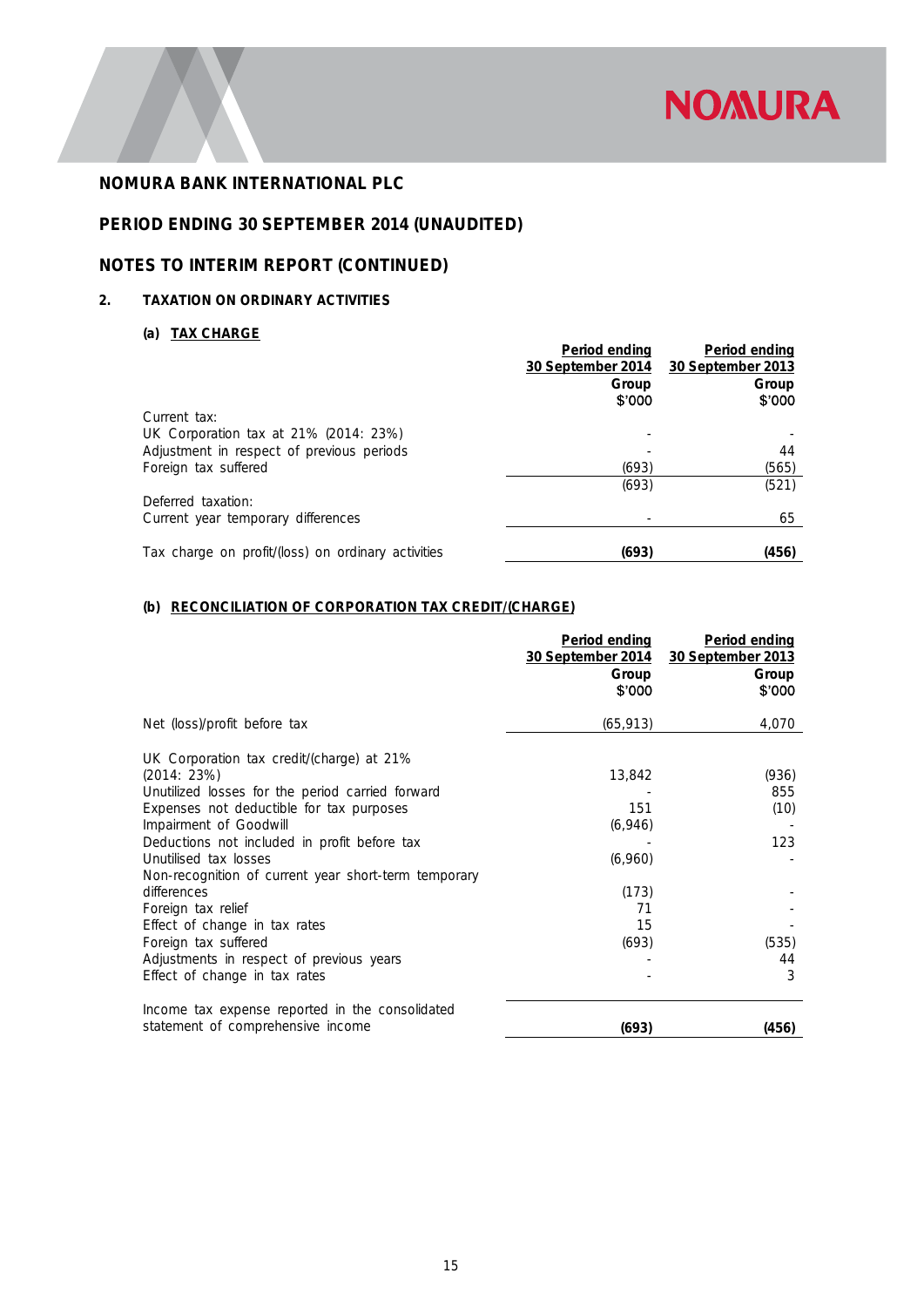

### **PERIOD ENDING 30 SEPTEMBER 2014 (UNAUDITED)**

### **NOTES TO INTERIM REPORT (CONTINUED)**

#### **3. FAIR VALUE OF FINANCIAL INSTRUMENTS**

The Bank uses the following hierarchy for determining and disclosing the fair value of financial instruments by valuation techniques:

- **Level 1** Unadjusted quoted prices in active markets for identical assets or liabilities accessible by the Bank at the measurement date.
- **Level 2** Quoted prices in inactive markets or prices containing other inputs which are observable, either directly or indirectly. Valuation techniques using observable inputs reflect assumptions used by market participants in pricing financial instruments and are based on data obtained from independent market sources at the measurement date.
- **Level 3** Unobservable inputs that are significant to the fair value measurement of the financial instrument. Valuation techniques using unobservable inputs reflect management's assumptions about the estimates used by other market participants in valuing similar financial instruments. These valuation techniques are developed based on the best available information at the measurement date.

The following tables presents information about the Bank's financial assets and financial liabilities measured at fair value within the fair value hierarchy, based on the transparency of inputs into the valuation techniques used by the Bank to determine such fair values.

Fair value hierarchy - Assets

| 30 September 2014:                             | evel 1<br>\$'000 | evel 2<br>\$'000 | evel 3.<br>\$'000 | Total<br>\$'000 |
|------------------------------------------------|------------------|------------------|-------------------|-----------------|
| <u>Group</u>                                   |                  |                  |                   |                 |
| <b>Financial assets</b>                        |                  |                  |                   |                 |
| Financial assets held for trading:             |                  |                  |                   |                 |
| - Derivatives                                  |                  | 759,888          | 161,885           | 921,773         |
| Financial assets designated at fair value      |                  |                  |                   |                 |
| through profit and loss:                       |                  |                  |                   |                 |
| - Secured lending                              |                  | 757,634          |                   | 757,634         |
| - Other financial instruments                  |                  | 6,965            | 210,165           | 217,130         |
|                                                |                  | 1,524,487        | 372,050           | 1,896,537       |
|                                                |                  |                  |                   |                 |
| <b>Financial Liabilities</b>                   |                  |                  |                   |                 |
| Financial liabilities held for trading:        |                  |                  |                   |                 |
| - Derivatives                                  |                  | 938,895          | 474,422           | 1,413,317       |
| Financial liabilities designated at fair value |                  |                  |                   |                 |
| through profit and loss:                       |                  |                  |                   |                 |
| - Bonds and medium-term notes                  |                  | 7,338,335        |                   | 7,338,335       |
| - Other financial instruments                  |                  | 2,792            |                   | 2,792           |
|                                                |                  |                  |                   |                 |
|                                                |                  | 8,280,022        | 474,422           | 8,754,444       |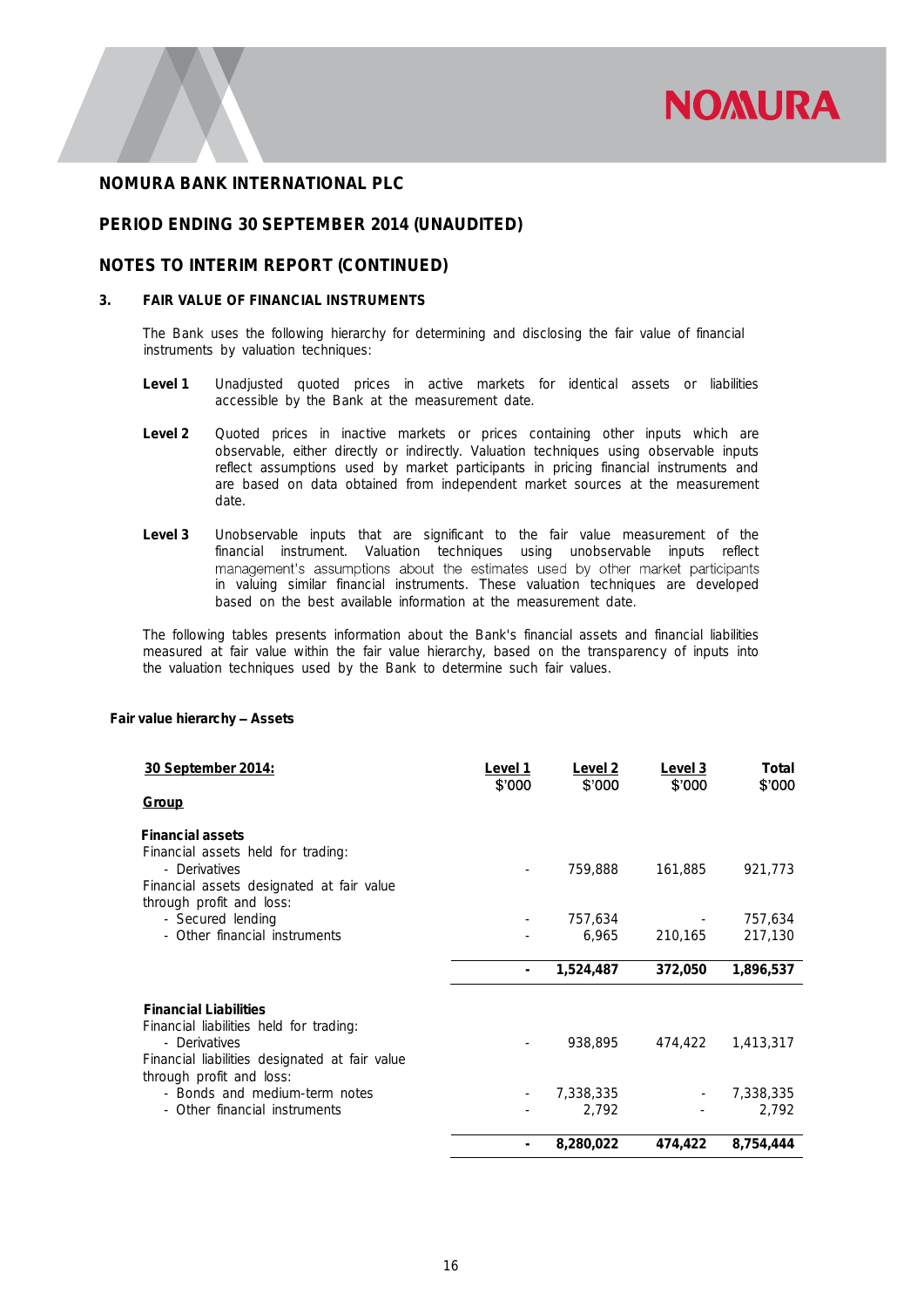

### **PERIOD ENDING 30 SEPTEMBER 2014 (UNAUDITED)**

### **NOTES TO INTERIM REPORT (CONTINUED)**

### **3. FAIR VALUE OF FINANCIAL INSTRUMENTS (CONTINUED)**

Fair value hierarchy - Assets

| 31 March 2014:                                           | evel 1<br>\$'000 | _evel 2<br>\$'000 | _evel 3<br>\$'000 | Total<br>\$'000 |
|----------------------------------------------------------|------------------|-------------------|-------------------|-----------------|
| <u>Group</u>                                             |                  |                   |                   |                 |
| <b>Financial assets</b>                                  |                  |                   |                   |                 |
| Financial assets held for trading:                       |                  |                   |                   |                 |
| - Equities                                               |                  |                   | 565               | 565             |
| - Derivatives                                            |                  | 581,144           | 197,713           | 778,857         |
| Financial assets designated at fair value                |                  |                   |                   |                 |
| through profit and loss:                                 |                  |                   |                   |                 |
| - Secured lending                                        |                  | 585,784           |                   | 585,784         |
| - Other financial instruments                            |                  | 10,482            | 213,713           | 224,195         |
|                                                          |                  |                   |                   |                 |
|                                                          |                  | 1,177,410         | 411,991           | 1,589,401       |
|                                                          |                  |                   |                   |                 |
| <b>Financial Liabilities</b>                             |                  |                   |                   |                 |
| Financial liabilities held for trading:<br>- Derivatives |                  | 703,624           | 423,615           |                 |
| Financial liabilities designated at fair value           |                  |                   |                   | 1,127,239       |
| through profit and loss:                                 |                  |                   |                   |                 |
| - Bonds and medium-term notes                            |                  | 6,973,525         |                   | 6,973,525       |
| - Other financial instruments                            |                  | 6,086             |                   | 6,086           |
|                                                          |                  |                   |                   |                 |
|                                                          |                  | 7,683,235         | 423,615           | 8,106,850       |

The Bank assumes that all transfers of financial instruments from one level to another level within the fair value hierarchy occur at the beginning of the relevant quarter in which the transfer takes place. Amounts reported below therefore represent the fair value of the financial instruments at the beginning of the relevant quarter when the transfer was made.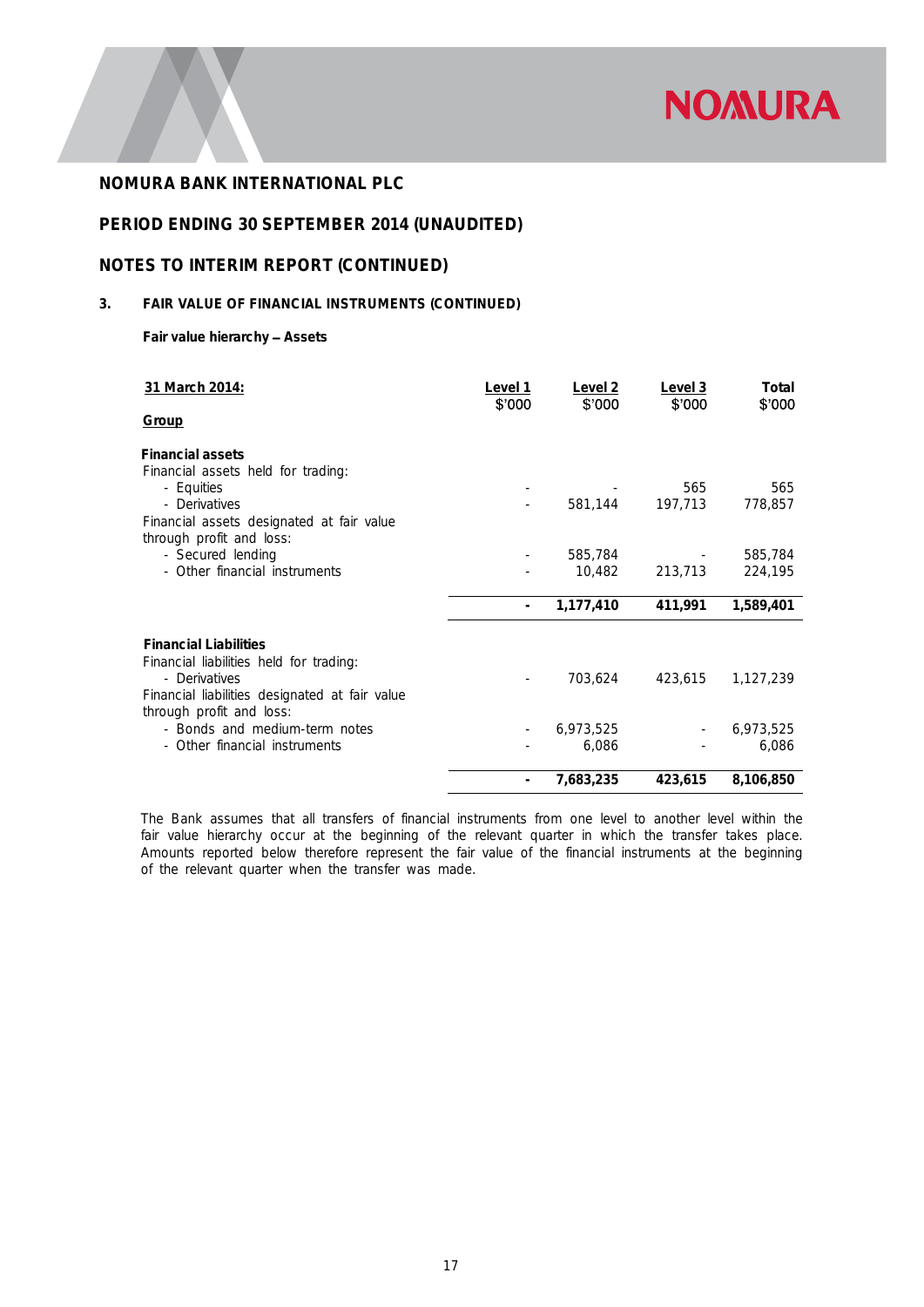

### **PERIOD ENDING 30 SEPTEMBER 2014 (UNAUDITED)**

### **NOTES TO INTERIM REPORT (CONTINUED)**

#### **4. VALUATION PROCESSES**

In order to ensure the appropriateness of any fair value measurement of a financial instrument used within these consolidated financial statements including those classified as Level 3 within the fair value hierarchy, the Bank operates a governance framework which mandates determination or validation of a fair value measurement by control and support functions independent of the businesses assuming the risk of the financial instrument. Such functions within Nomura Group with direct responsibility for either defining, implementing or maintaining valuation policies and procedures are as follows:

- The Product Control Valuations Group ("PCVG") within Nomura's Finance Department has primary responsibility for determining and implementing valuation policies and procedures in connection with determination of fair value measurements. In particular, this group will ensure that valuation policies are documented for each type of financial instrument. While it is the responsibility of our businesses to price our financial instruments, the PCVG are responsible for independently verifying or validating these prices. In the event of a difference in opinion or where the estimate of fair value requires judgment, the valuation used within these consolidated financial statements is made by senior managers independent of the businesses. This group reports to the Global Head of Product Control and ultimately to the Chief Financial Officer ("CFO") of Nomura Group;
- The Accounting Policy Group ("APG") within Nomura's Finance Department defines the Group's accounting policies and procedures, including those associated with determination of fair value. This group reports to the Global Head of Accounting Policy and ultimately to the CFO of Nomura Group; and
- The Global Model Validation Group ("MVG") within Nomura's Risk Management Department  $\bullet$ validates the appropriateness and consistency of pricing models used to determine fair value measurements independently of those who design and build the models. The group reports to the Global Head of Market and Quantitative Risk of Nomura Group.

#### *Sensitivity of fair value to changes in unobservable inputs*

Level 3 financial instruments are often hedged with instruments within level 1 or level 2 of the fair value hierarchy and the gains or losses below do not reflect the offsetting gains or losses for these hedging instruments. Additionally, due to these hedging arrangements no effect of reasonably possible alternative assumptions has been disclosed as a change in any assumption would cause a similar offsetting effect to the hedging instruments' fair value. Level 3 instruments are also measured using both observable and unobservable inputs. Fair value changes presented below, therefore, reflect realised and unrealised gains and losses resulting from movements in both observable and unobservable parameters.

#### *Movements in Level 3 financial instruments*

| Period ending                          | At 1 April | Total gains | Net cash | Settle-   | <b>Net</b>                | At $30$   | Unrealised      |
|----------------------------------------|------------|-------------|----------|-----------|---------------------------|-----------|-----------------|
| 30 September 2014                      | 2014       | (losses) in | (in)/out | ments     | transfers                 | September | Total gains     |
| Group                                  |            | P&L         |          |           | $in/$ (out) of<br>level 3 | 2014      | (losses) in P&L |
| \$'000s                                |            |             |          |           |                           |           |                 |
| Financial assets                       |            |             |          |           |                           |           |                 |
| Financial assets held for trading:     |            |             |          |           |                           |           |                 |
| - Equity Securities                    | 565        |             | $\sim$   | (565)     |                           |           |                 |
| - Derivatives                          | 197.713    | 30.059      | $\sim$   | (18,625)  | (47, 262)                 | 161.885   | 30,621          |
| Financial assets designated fair value |            |             |          |           |                           |           |                 |
| through profit and loss:               |            |             |          |           |                           |           |                 |
| - Other financial instruments          | 213,713    | (3,539)     | (9)      |           |                           | 210,165   | (3,548)         |
|                                        | 411.991    | 26.520      | (9)      | (19, 190) | (47, 262)                 | 372,050   | 27,073          |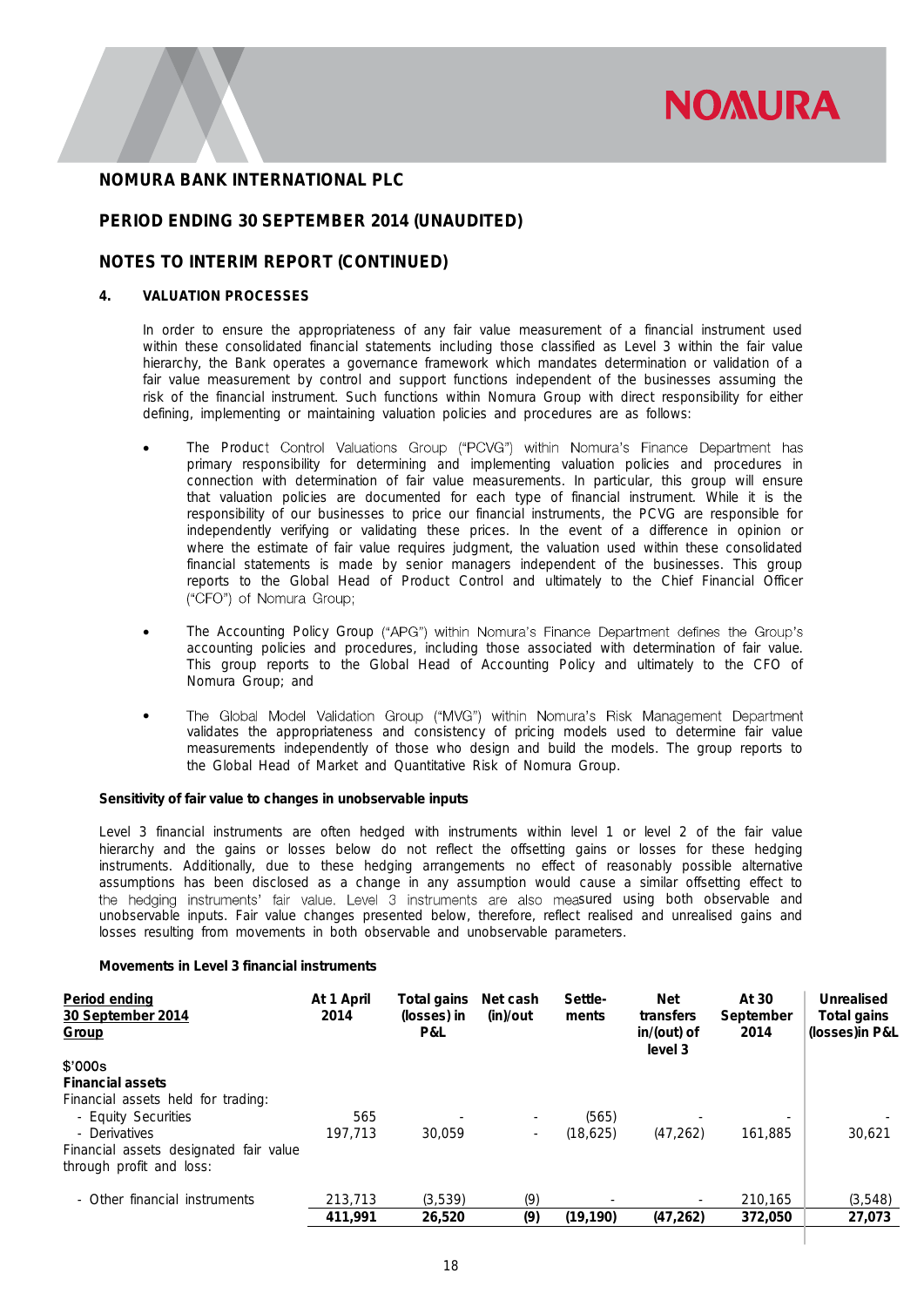

### **PERIOD ENDING 30 SEPTEMBER 2014 (UNAUDITED)**

### **NOTES TO INTERIM REPORT (CONTINUED)**

#### **4. VALUATION PROCESSES (CONTINUED)**

| Half year ended<br>30 September 2014<br>Group                                                | At 1 April<br>2014 | Total gains<br>(losses) in<br>P&L | Net cash<br>(in)/out     | Settle-<br>ments | Net<br>transfers<br>$in/(out)$ of<br>level 3 | At $30$<br>September<br>2014 | Unrealised<br>Total gains<br>(losses) in P&L |
|----------------------------------------------------------------------------------------------|--------------------|-----------------------------------|--------------------------|------------------|----------------------------------------------|------------------------------|----------------------------------------------|
| \$'000s<br>Financial liabilities<br>Financial liabilities held for trading:<br>- Derivatives | 423.615            | 981                               | ٠                        | (12, 533)        | 62.359                                       | 474.422                      | 11.197                                       |
|                                                                                              |                    |                                   |                          |                  |                                              |                              |                                              |
|                                                                                              | 423.615            | 981                               | $\overline{\phantom{a}}$ | (12, 533)        | 62.359                                       | 474.422                      | 11.197                                       |

Total gains and losses on financial liabilities included in the above tables are included in 'Dealing losses' in the profit and loss account.

There are no financial instruments whose carrying amounts differ materially to their fair values.

During the period, financial assets and liabilities were transferred into Level 3 as certain parameters became unobservable and transferred out from Level 3 as certain market parameters became observable.

### **5. CONTINGENT LIABILITIES AND COMMITMENTS**

#### **Contingent Liabilities**

#### **Financial guarantee contracts**

The Bank provides certain financial guarantees to third parties over their exposure to Nomura group companies. At 30 September 2014 the maximum exposure on these financial guarantee contracts amounted to \$211,673,959 (31 March 2014: \$142,609,914)

#### **Performance guarantee**

The Bank has provided a guarantee of up to €18 million to Nomura Global Financial Products Inc. ("NGFP") a fellow Nomura group company, based in the United States against non-payment of any penalty imposed on NGFP in administrative proceedings in the Region of Calabria. The administrative proceedings relate to derivatives transactions entered into with the Region by NIP and NGFP between 2004 and 2006. On 6 November 2014 the Court of Catanzaro in Calabria issued a formal decree dismissing any administrative proceedings against NIP or NGFP. The decision will not be appealed by the Public Prosecutor in Calabria and the guarantee is therefore no longer binding and effective.

#### **Commitments**

The Bank had commitments as at 30 September 2014 amounting to \$1,851,953,774 (31 March 2014: \$2,047,166,508) in respect of undrawn note issuance facilities and loan commitments. The loan commitments are sub-participated to NIP on commitment date.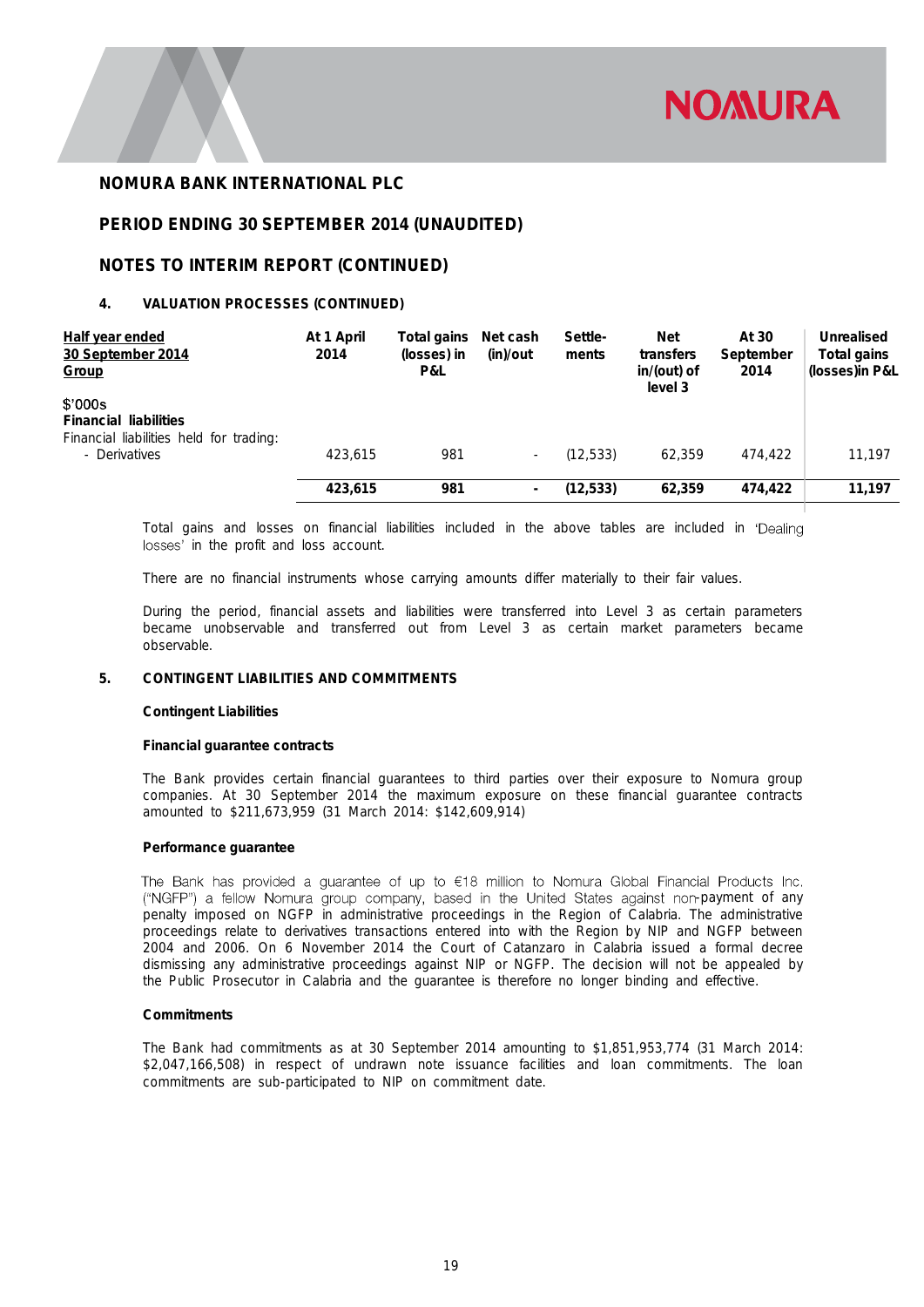

### **PERIOD ENDING 30 SEPTEMBER 2014 (UNAUDITED)**

### **NOTES TO INTERIM REPORT (CONTINUED)**

#### **6. RELATED PARTY TRANSACTIONS**

The Bank enters into various transactions with other companies under common control within the Nomura Group which are at an arm's length basis.

- **a. Transactions with NIP**
	- i. The Bank has secured financing and collateralised lending receivables owing from NIP in the amount of \$10,071,100,202 as at 30 September 2014 (31 March 2014: \$9,263,661,034). Prepayments including interest receivables owing from NIP amounted to \$10,440,066 as at 30 September 2014 (31 March 2014: \$11,721,283)
	- ii. The Bank enters into derivative agreements with NIP to hedge the market risk on medium term notes issued. The fair value of the derivatives assets with NIP is \$886,728,618 as at 30 September 2014 (31 March 2014: \$723,724,703) and the fair value of derivative liabilities with NIP is \$1,161,622,010 (31 March 2014: \$1,066,212,651). The bank received cash collateral of \$494,018,656 as at 30 September 2014 from NIP to cover derivative exposure and combination of cash and fair value of securities received (31 March 2014: \$229,225,453).
	- iii. The Bank has other receivables due from NIP of \$43,948,723 (31 March 2014: \$45,845,966) and other payables due to NIP of \$59,073,619 (31 March 2014: \$102,322,938).
	- iv. The Bank advanced a loan to NIP to the amount of \$415,967 (31 March 2014 1,152,138.
	- v. The Bank has secured financing payables owing to NIP of \$150,498,211 (31 March 2014: \$139,197,990).
	- vi. The Bank benefits from a written guarantee from its ultimate parent, NHI, over its exposure to NIP.
	- vii. The Bank's obligation to pay the UK Bank Levy in both the current year and prior year has been settled by NIP, who are responsible for reporting and paying the bank levy on behalf of the Nomura UK tax group.

#### **b.** Transactions with Nomura Bank (Luxembourg) S.A. ("NBL")

- The Bank has secured financing payables owing to NBL of \$631,375,312 (31 March 2014: \$689,325,247).
- ii. The Bank has other payables due from NBL of \$10,337,017 (31 March 2014: \$10,660,606).
- **c. Transactions with other Nomura group companies** 
	- The Bank has entered into derivative agreements with other Nomura group companies. The fair value of these derivative assets is \$2,981,335 as at 30 September 2014 (31 March 2014: \$3,354,157), and the fair value of derivative liabilities owed to these related parties is \$1,297,925 as at 30 September 2014 (31 March 2014: \$1,560,240).
	- ii. The Bank has an investment of \$300,000,000 in vanilla floating rate notes issued by a related party (31 March 2014: \$300,000,000).
	- iii. The Bank has overdrafts and borrowings due to other Nomura group companies of \$33,200,000 as at 30 September 2014 (31 March 2014: \$30,000,000) and loans and advances due from other Nomura group companies of \$30,000,000 as at 30 September 2014 (31 March 2014: \$30,000,000).

There were no impairment losses on any of the above disclosed related party receivables in the periods ending 30 September 2014 and 2013.